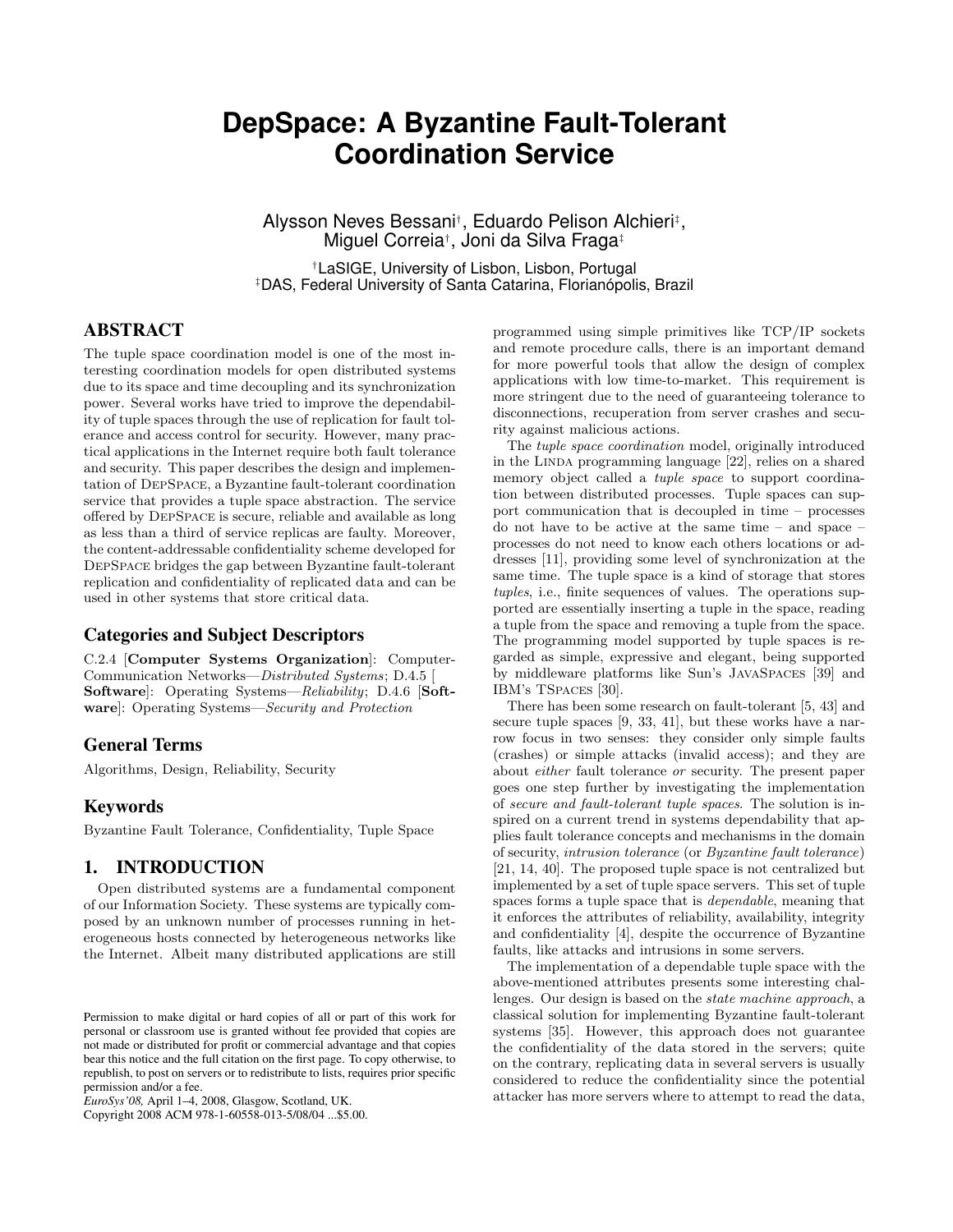instead of just one. Therefore, combining the state machine approach with confidentiality is a challenge that has to be addressed. A second challenge is intrinsically related to the tuple space model. Tuple spaces resemble associative memories: when a process wants to read a tuple, it provides a template and the tuple space returns a tuple that "matches" the template. This match operation involves comparing data in the tuple with data in the template, but how can this comparison be possible if we want to guarantee confidentiality and the way to guarantee this property is by encrypting data? In this paper we present DepSpace, a dependable tuple space system that addresses these challenges using a secret sharing scheme together with standard cryptographic primitives in such a way that it guarantees that a tuple stored in the system will have its content revealed only to authorized parties. The proposed confidentiality scheme for content-based storage developed for DepSpace is novel and interesting by itself since it bridges the gap between confidentiality of replicated data and Byzantine fault-tolerant (BFT) replication and can be used in other systems that require confidentiality.

Algorithms and services based on a dependable tuple space like DepSpace are well suited for coordination of non-trusted processes in practical dynamic systems. Instead of trying to compute some distributed coordination task considering a dynamic distributed system, we pursue a more pragmatic approach where a tuple space is deployed on a fixed and small set of servers and is used by an unknown, dynamic and unreliable set of processes that need to coordinate themselves. An example of scenario where this kind of system can be deployed are peer-to-peer systems and infrastructured wireless networks.

This paper has three main contributions. The first is the design and implementation of a dependable intrusiontolerant tuple space<sup>1</sup>. This design involves a non-trivial systematic combination of security and fault tolerance mechanisms: BFT state machine replication, space and tuple level access control, and cryptography. The second contribution is the development of a content-aware confidentiality scheme for replicated data that can be combined with any BFT replication protocols to ensure that critical data stored in a BFT service will not be revealed as long as at most  $f$  out of  $n$  servers are compromised. This is the first work to integrate BFT state machine replication with a confidentiality scheme. The last contribution is the development of several generic services – lock service, partial barrier, secret storage and name service – with DepSpace, showing the simplicity of developing distributed systems abstractions using the tuple space model.

## 1.1 Why a dependable tuple space?

Since our objective with DepSpace is to provide a coordination infrastructure for dynamic and untrusted distributed systems, the attentive reader may ask: Why someone would use a service like a tuple space for coordinating processes, instead of using a fault-tolerant synchronization library that implement consensus and other distributed algorithms? A recent paper about Google's Chubby lock service lists several reasons to have a coordination service instead of a distributed algorithm implemented in a client library [8]. Some of these reasons and others specific for BFT systems are:

- 1. Ease of use: in many ways, using a service with a well defined interface is easier than integrating a library with a system. The use of a service makes easier to convert programs that initially are not fault-tolerant into dependable ones [8].
- 2. Less resources: encapsulating the replication and synchronization requirements in a service, namely, the algorithm's required number of replicas and/or specialized components, makes the applications that use the service simpler and less expensive in terms of resources used. Moreover, if the service is shared by several applications, its cost is also shared.
- 3. Ease of Management: the "Achilles' heel" of Byzantine fault tolerance is the assumption of fault independence (or the non existence of correlated failures in the system) and how to cover this assumption in a real system [34]. Encapsulating the core of the synchronization protocols in a small set of diverse, well-protected and well-managed servers that implement the coordination service makes it easier to achieve fault independence for critical services than assuming that each and every process of an open system fails independently one from another.

At this point, another question may be asked: Why a tuple space instead of some other more popular abstraction? In this paper we argue that the tuple space abstraction is adequate for dealing with any coordination task required in distributed systems due to its simplicity and generality. At least three theoretical results support this statement. First, the set of operations supported by the tuple space model is known to be a Turing powerful language [10], which means that any sequential program can be expressed using them. Second, if augmented with a special operation (conditional atomic swap, cas), the tuple space is an universal shared memory object [26, 37], i.e., it has synchronization power to solve the important consensus problem between any number of processes and, consequently, to emulate any other shared memory object or synchronization primitive [26]. Third, it was shown that in an untrusted and fault-prone environment in which processes are subject to Byzantine failures, an augmented tuple space with a policy-enforcement mechanism called PEATS (Policy-Enforced Augmented Tuple Space), from which DepSpace is an instantiation, can be orders of magnitude more efficient than other abstractions like read/write storage and sticky bits protected by access control lists [6]. Besides this theoretical expressiveness and efficiency, from a practical point of view there are three other motivations for using tuple spaces: simplicity as only four basic operations (and some variants) are supported; content-addressable, i.e., the fact that tuples are accessed by their contents gives a high flexibility to the model; decoupled communication, the time and space decoupling of the tuple space model are extremely attractive for dynamic distributed systems.

## 2. DEPENDABLE TUPLE SPACE

A *tuple space* can be seen as a shared memory object that provides operations for storing and retrieving ordered data sets called *tuples*. A tuple  $t$  in which all fields have a defined value is called an entry. A tuple with one or more undefined fields is called a template (usually denoted by a bar, e.g.,

<sup>&</sup>lt;sup>1</sup>Freely available at the DEPSPACE project homepage: http: //www.navigators.di.fc.ul.pt/software/depspace.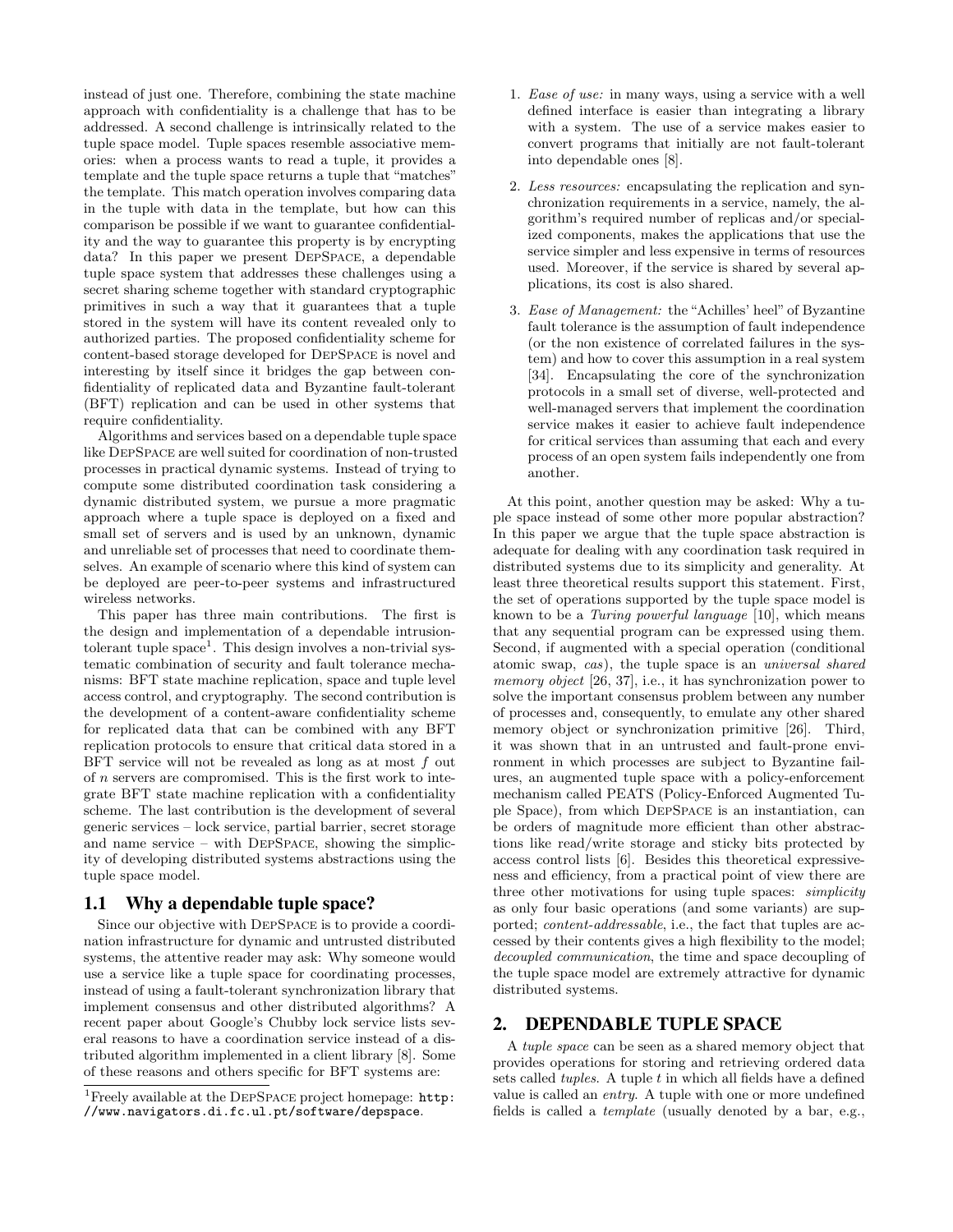$\overline{t}$ ). An undefined field is represented by a *wild-card* (\*\*). Templates are used to allow content-addressable access to tuples in the tuple space. An entry t and a template  $\bar{t}$  match if they have the same number of fields and all defined field values of  $\bar{t}$  are equal to the corresponding field values of t. For example, template  $\langle 1, 2, \ast \rangle$  matches any tuple with three fields in which 1 and 2 are the values of the first and second fields, respectively. A tuple  $t$  can be inserted in the tuple space using the *out*(*t*) operation. The operation  $rd(\bar{t})$  is used to read tuples from the space, and returns any tuple in the space that matches the template  $\overline{t}$ . A tuple can be read and removed from the space using the  $in(\bar{t})$  operation. The in and rd operations are blocking. Non-blocking versions, inp and rdp, are also usually provided [22].

There are two other extensions provided by modern tuple space implementations [23, 39, 30]: multiread operations, versions of rd, in, rdp and inp in which all (or a given maximum number of) tuples that match a given template are returned; and tuple leases, a validity time for inserted tuples such that the tuple is removed from the space after this time.

This paper presents the implementation of a policy-enforced augmented tuple space (PEATS) [6] so we provide another operation usually not considered by most tuple space works:  $cas(\bar{t}, t)$  (conditional atomic swap) [5, 37]. This operation works like an indivisible execution of the code: if  $\neg$ rdp( $\bar{t}$ ) then *out*( $t$ ) ( $\bar{t}$  is a template and  $t$  an entry). The operation inserts t in the space iff  $rdp(\bar{t})$  does not return any tuple, i.e., if there is no tuple in the space that matches  $\bar{t}^2$ . The cas operation is important mainly because a tuple space that supports it is capable of solving the consensus problem [37], which is a building block for solving many important distributed synchronization problems like atomic commit, total order multicast and leader election. Table 1 presents a summary of the tuple space operations supported by DepSpace.

A tuple space is dependable if it satisfies the dependability attributes [4]. The relevant attributes in this case are: reliability (the operations on the tuple space have to behave according to their specification), *availability* (the tuple space has to be ready to execute the operations requested), integrity (no improper alteration of the tuple space can occur), and confidentiality (the content of tuple fields can not be disclosed to unauthorized parties).

The difficulty of guaranteeing these attributes comes from the occurrence of faults, either due to accidental causes (e.g., a software bug that crashes a server) or malicious causes (e.g., an attacker that modifies some tuples in a server). Since it is difficult to model the behavior of a malicious adversary, intrusion-tolerant systems assumes the most generic class of faults – arbitrary or Byzantine faults. In this scenario, a tuple space built using BFT state machine replication (e.g., [1, 14, 18, 28]) together with a simple access control scheme can provide all dependability attributes except confidentiality. Therefore, most research in DepSpace was related to the problem of maintaining tuple confidentiality in presence of faulty servers.

| Oper.                 | Description                                                                                                                       |
|-----------------------|-----------------------------------------------------------------------------------------------------------------------------------|
| out(t)                | inserts tuple $t$ in the space                                                                                                    |
| rdp(t)                | reads a tuple that matches $t$ from the space<br>(returning $true$ ); returns <i>false</i> if no tuple is<br>found                |
| inp(t)                | reads and removes a tuple that matches $\bar{t}$<br>from the space (returning true); returns<br><i>false</i> if no tuple is found |
| $rd(\overline{t})$    | reads a tuple that matches $\bar{t}$ from the space;<br>stays blocked until some matching tuple is<br>found                       |
| $in(\bar{t})$         | reads and removes a tuple that matches t<br>from the space; stays blocked until some<br>matching tuple is found                   |
| $cas(\overline{t},t)$ | if there is no tuple that matches $t$ on the<br>space, inserts t and returns true; otherwise<br>returns <i>false</i>              |

Table 1: DepSpace supported operations.

#### 3. SYSTEM MODEL

The system is composed by an unlimited set of *clients* which interact with a set of *n servers* that implement a dependable tuple space with the properties described in the previous section. We consider that each client and each server have an unique identifier (id).

All communication between clients and servers is made over reliable authenticated point-to-point channels. These channels can be implemented using TCP sockets and message authentication codes (MACs) with session keys under the common assumption that the network can drop, corrupt and delay messages, but can not disrupt communication between correct processes indefinitely.

The dependable tuple space does not require any explicit time assumption. However, since we use a total order multicast primitive based on the Byzantine Paxos consensus protocol [14, 32, 45] to ensure that all replicas execute the same sequence of operations, an eventually synchronous system model [19] is required for liveness.

We assume that an arbitrary number of clients and a bound of up to f servers can be subject to Byzantine failures, i.e., they can deviate arbitrarily from the algorithm they are specified to execute and work in collusion to corrupt the system behavior. Our architecture requires  $n \geq 3f + 1$  servers to tolerate the aforementioned f faulty servers. We assume fault independence for servers, i.e., that the failures of the servers are uncorrelated. This assumption can be substantiated in practice using several types of diversity [34].

## 4. ARCHITECTING DEPSPACE

The architecture of the dependable tuple space consists in a series of integrated layers that enforce each one of the dependability attributes listed in Section 2. Figure 1 presents the DepSpace architecture with all its layers.

On the top of the client-side stack is the proxy layer, which provides access to the replicated tuple space, while on the top of the server-side stack is the tuple space implementation (a local tuple space). The communication follows a scheme similar to remote procedure calls. The application interacts with the system by calling functions with the

<sup>&</sup>lt;sup>2</sup>Notice that the meaning of the tuple space *cas* operations is the opposite of the well known register compare&swap operation, where the object state is modified if its current state is equal to the value compared.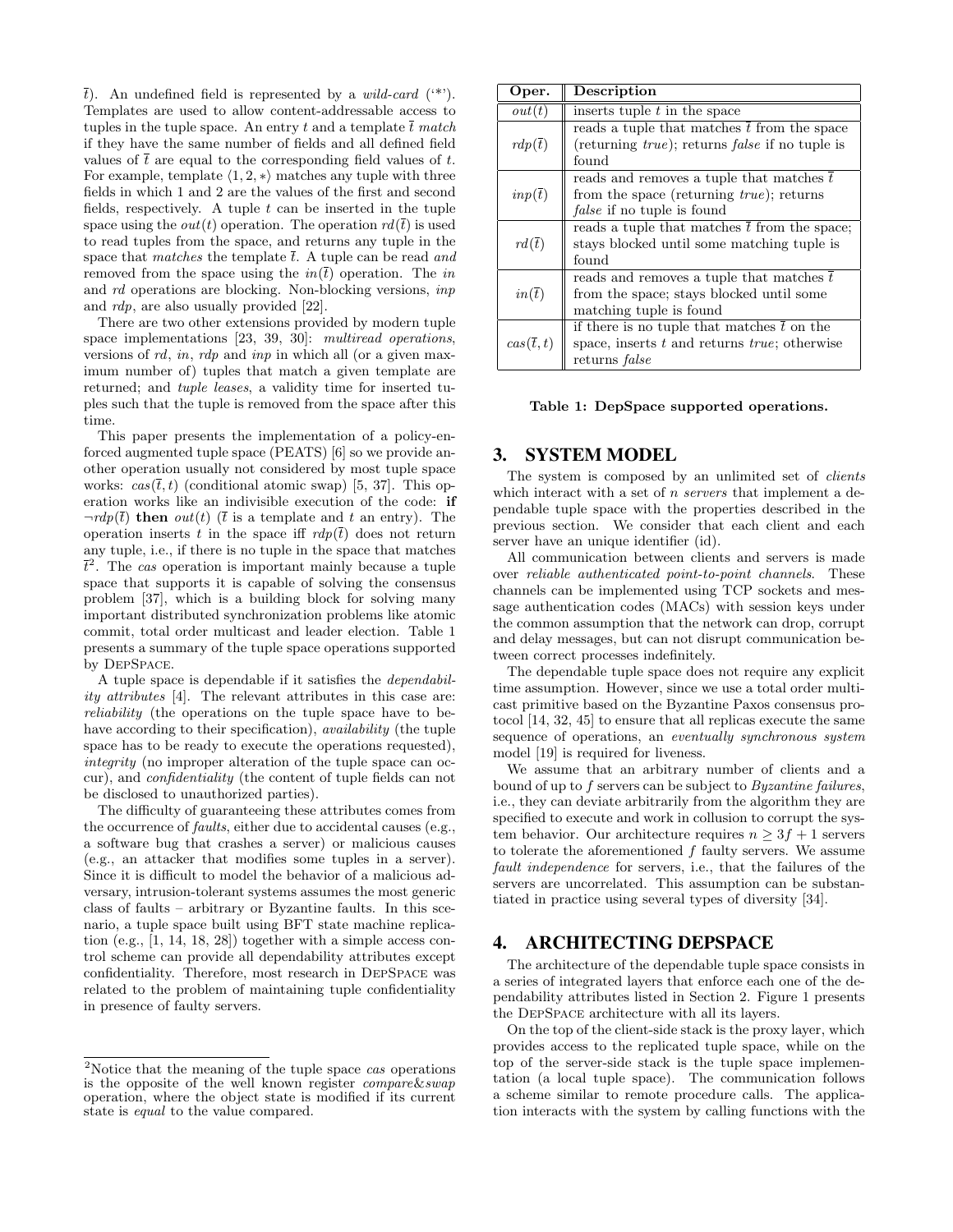

Figure 1: DepSpace architecture

usual signatures of tuple spaces' operations:  $out(t)$ ,  $rd(\bar{t})$ , . . . These functions are called on the proxy. The layer below handles tuple level access control (Section 4.3). After, there is a layer that takes care of confidentiality (Section 4.2) and then one that handles replication (Section 4.1). The serverside is similar, except that there is a new layer to check the access policy for each operation requested (Section 4.4).

We must remark that not all of these layers must be used in every tuple space configuration. The idea is that the layers are added or removed according to the quality of service desired for the tuple space.

#### 4.1 Replication

The most basic mechanism used in DepSpace is replication: the tuple space is maintained in a set of n servers in such a way that the failure of up to  $f$  of them does not impair the reliability, availability and integrity of the system. The idea is that if some servers fail, the tuple space is still ready (availability) and the operations work correctly (reliability and integrity) because the correct replicas manage to overcome the misbehavior of the faulty ones. A simple approach for replication is state machine replication [35]. This approach guarantees linearizability [27], which is a strong form of consistency in which all replicas appear to take the same sequence of states.

The state machine approach requires that all replicas  $(i.)$ start in the same state and  $(ii.)$  execute all requests in the same order [35]. The first point is easy to ensure, e.g., by starting the tuple space with no tuples. The second requires a fault-tolerant total order multicast protocol, which is the crux of the problem. The state machine approach also requires that the replicas are deterministic, i.e., that the same operation executed in the same initial state generates the same final state in every replica. This implies that a read (or removal) in different servers in the same state (i.e., with the same set of tuples) must return the same response.

The protocol for replication is very simple: the client sends an operation request using total order multicast and waits for  $f+1$  replies with the same response from different servers. Since each server receives the same set of messages in the same order (due to the total order multicast), and the tuple space is deterministic, there will be always at least  $n - f$  $2f + 1$  correct servers that execute the operation and return the same reply.

## 4.2 Confidentiality

Replication is often seen not as a helper but as an impediment for confidentiality. The reason is easy to understand: if secret information is stored not in one but in several servers, it probably becomes easier for an attacker to get it, not harder. Any solution that requires key sharing between clients contradicts the anonymity property of the tuple space model [22], which states that communicating processes do not need to know each other. Since we assume Byzantine failures, no server individually can have access to the tuples, so the solution must rely on a set of servers.

The basic tool we use to implement confidentiality for DEPSPACE is a special kind of *secret sharing scheme* [38]. In a secret sharing scheme, a special party called dealer distributes a secret to n players, but each player gets only a share of this secret. The basic property of the scheme is that it is needed at least  $f + 1 \leq n$  different shares of a secret to recover it and no information about the secret is disclosed with  $f$  or less shares. More specifically, our solution is based on a  $(n, f+1)$ –publicly verifiable secret sharing scheme (PVSS) [36]. Each server i has a private key  $x_i$  and a public key  $y_i$ . The clients know the public keys of all servers. Clients play the role of the dealer of the scheme, encrypting the tuple with the public keys of each server and obtaining a set of tuple shares (function share of the PVSS scheme). Any tuple can be decrypted with  $f + 1$  shares (function combine), therefore a collusion of malicious servers can not disclose the contents of confidential tuple fields (we assume at most f servers can be faulty). A server can use a function prove to build a proof that the share that it is giving to the client is correct. The PVSS scheme also provides two verification functions, one for each server to verify the share it received from the dealer (function verifyD) and another for the client/combiner to verify if the shares collected from servers are not corrupted (function verifyS).

The confidentiality scheme has also to handle the problem of matching encrypted tuples with templates. When a client inserts a tuple in the space, it chooses one of three types of protection for each tuple field:

- *public*: the field is not encrypted so it can be compared arbitrarily but its content may be disclosed if a server is faulty;
- *comparable*: the field  $f_i$  is encrypted but a cryptographic hash of the field obtained with a collisionresistant hash function  $H(f_i)$  is also stored;
- *private*: the field is encrypted and no hash is stored so no comparisons are possible.

The type of protection for each field of a tuple is defined in a protection type vector. Given a tuple  $t$ , we define its protection type vector  $v_t$  as a sequence of protection types, one for each field of t. The possible values for the fields of a protection type vector are PU, CO and PR, indicating if the corresponding tuple field is public, comparable or private, respectively. Therefore, each field of  $v_t$  describes the protection type required by the corresponding field of t. For example, if a tuple  $t = \langle 7, 8 \rangle$  has a protection type vector  $v_t = \langle \text{CO}, \text{PR} \rangle$ , we known that the first field is comparable and that the second field is private.

The idea behind comparable fields is to allows tuple matching without disclosing tuple contents. For example, suppose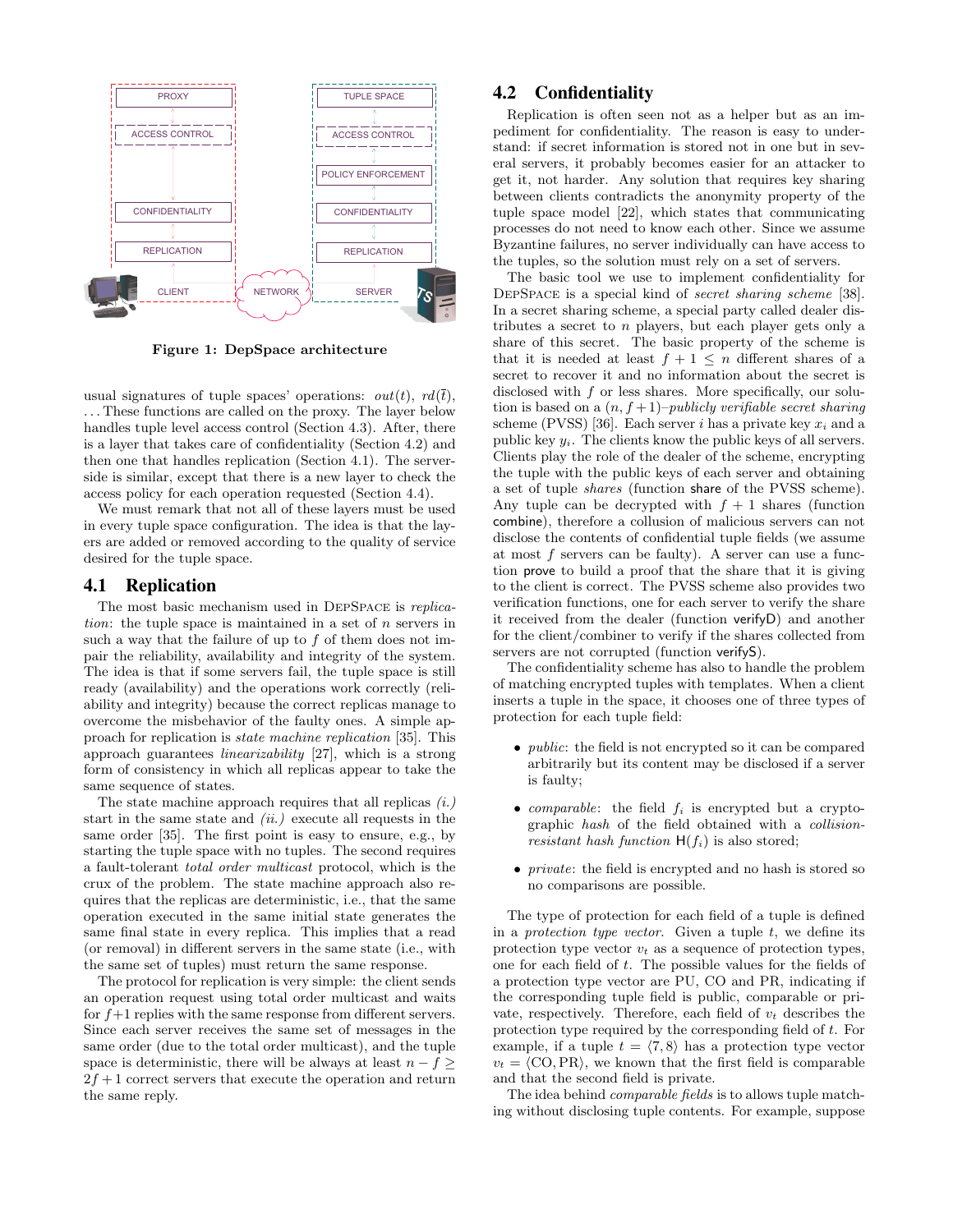client  $c_1$  wants to insert in the space a tuple t with a single comparable field  $f_1$ .  $c_1$  sends t encrypted and  $H(f_1)$  to the servers. Suppose later a client  $c_2$  requests  $rd(\bar{t})$  and the tuple space needs to check if t and  $\bar{t}$  match.  $c_2$  calculates  $H(f_1)$  and sends it to the tuple space that verifies if this hash is equal to  $H(f_1)$ . This scheme works for equalities but clearly does not work with more complex comparisons. The scheme has another limitation. Although hash functions are unidirectional, if the range of values that a field can take is known and limited, then a brute-force attack can disclose its content. Suppose a field takes 8 bit values. An attacker can simply calculate the hashes of all  $2^8$  possible values to discover the hashed value. This limitation is a motivation for not using typed fields in a dependable tuple spaces. Also, the limitation of comparable fields is the reason why we also define private fields: no hash is sent to the servers so comparisons are impossible, but their content can not be disclosed.

#### *4.2.1 Protocol*

The confidentiality scheme is implemented by the confidentiality layers in the client and server sides. Before presenting the algorithms to insert and retrieve tuples, we have to define the concept of *fingerprint*. Given a tuple  $t =$  $\langle f_1, ..., f_m \rangle$  and a protection type vector  $v_t = \langle p_1, ..., p_m \rangle$ , the fingerprint  $t_h = \langle h_1, ..., h_m \rangle$  of t is calculated calling function fingerprint( $t, v_t$ ) =  $t_h$ . This function calculates each field of the fingerprint using:

$$
h_i = \left\{ \begin{array}{ll} * & \text{if } f_i = * \\ f_i & \text{if } v_i = \text{PU} \\ \mathsf{H}(f_i) & \text{if } v_i = \text{CO} \\ \text{PR} & \text{if } v_i = \text{PR} \end{array} \right.
$$

The fingerprint function ensures that if a tuple  $t$  matches a template  $\bar{t}$ , the fingerprint  $t_h$  of t matches the fingerprint  $\bar{t}_h$  of  $\bar{t}$  if both are generated using the same protection type vector  $v_t$ . Consequently, there should be a vector  $v_t$  that must be known (and used) by all clients that insert and read certain kinds of tuple.

Besides the PVSS and the hash function, the confidentiality scheme uses a symmetric cryptography scheme and a digital signature scheme. The cryptography scheme provides two functions  $E(k, v)$  (encrypt) and  $D(k, v')$  (decrypt). The signature scheme includes a signing function and a verification function that use pairs of public and private keys. We assume that each correct server has a private key know only by itself, and that its public key is known by all client processes and servers. We represent a message signed by a server *i* with a subscript  $\sigma_i$ .

A fundamental idea of the confidentiality scheme is that, on the contrary to a straightforward implementation of a dependable tuple space using BFT state machine replication, the replicas do not have the same state since each server stores the fingerprint of the tuple, a share of the tuple and the public data generated by the PVSS scheme. This data set is called the tuple data and our scheme ensures that all DEPSPACE replicas have *equivalent states*, i.e., that for each tuple inserted in the tuple space, each correct replica stores some tuple data in its local tuple space. This is ensured using the total order multicast provided by the replication layer.

*Tuple insertion.* Algorithm 1 presents the procedure for storing a tuple with confidentiality. All shares are sent en-

#### **Algorithm 1** Storing tuple  $t$  (client  $c$  and server  $i$ )

 ${Client}$ 

- C1. Client c generates n shares  $t_1, ..., t_n$  of t and the proof of correctness  $PROOF_t$  using the function share( $y_1, ..., y_n, t$ ).
- C2. c computes the fingerprint  $t<sub>h</sub>$  of the tuple t using the protection vector  $v_t$  calling fingerprint $(t, v_t)$ .
- C3. c encrypts each share  $t_i$  generating the encrypted share  $t_i$  $\epsilon$  encrypts each share  $\epsilon_i$  generating the encrypted share  $\epsilon_i$  with the symmetric shared key  $k_{c,i}$  between client c and replica *i* using  $\mathsf{E}(k_{c,i}, t_i) = t'_i$ .
- C4. c executes the procedure for total order multicast the message  $\langle \text{STORE}, t_1', ..., t_n', t_h, \text{PROOF}_t \rangle$  to the *n* servers.

C5. c waits for acknowledgements from  $f + 1$  different servers.

{Server}

- S1. When a server  $i$  receives the message  $\langle$ STORE,  $t'_{1}, ..., t'_{n}, t_{h}, PROOF_{t} \rangle$  from client c, it first retrieves its share executing  $D(k_{c,i}, t'_i) = t_i$ .
- S2. *i* calculates  $PROOF_t^i$  = prove $(t_i, x_i, PROOF_t)$  and store the tuple data  $\langle t_i, t_h, PROOF_t, PROOF_t^i, c \rangle$ .
- S3.  $i$  sends an acknowledge to  $c$ .

crypted together with the tuple fingerprint and its validity proof by the client using total order multicast. The encryption of each share  $t_i$  addressed to server i is made through symmetric cryptography, using the session key shared between the client c and the server i. Notice that all servers will receive all encrypted shares, but each server will have access only to its share, which is the only one it has a shared key to decrypt.

*Tuple reading/removal.* Algorithm 2 presents the procedure for reading a tuple. The same algorithm is executed for removing the tuple, with the difference that the chosen tuple data is removed in step S1. To access a tuple, the client sends the fingerprint of the template and then waits for encrypted replies from the servers containing the same tuple fingerprint that matches the template fingerprint sent, the share of the server for this tuple and its corresponding proof of validity (produced by the server). Each reply is encrypted by the servers with the session key shared between the client and the server to avoid eavesdropping on the replies. Additionally, the replies from the servers can be signed to make the client capable of cleaning invalid tuples from the space (see below). The client decrypts the received shares, verifies their validity, and combines  $f + 1$  of them to obtain the stored tuple.

*Repair procedure.* Nothing prevents a malicious client from inserting a tuple with a fingerprint that does not correspond to it. Consequently, as show in step C5 of Algorithm 2, after obtaining a stored tuple, the client has to verify if the tuple corresponds to the fingerprint. If it does not correspond, the client must clear the tuple from the space (if it is not removed yet) and reissue the operation to the space. This repair procedure is described in Algorithm 3. The cleaning of the tuple is made in two steps:  $(1)$  the client sends all replies received to the servers to prove that the stored tuple is invalid; and  $(2.)$  if the replies were produced by the servers and the tuple returned does not correspond to the fingerprint, the servers remove the tuple from their local tu-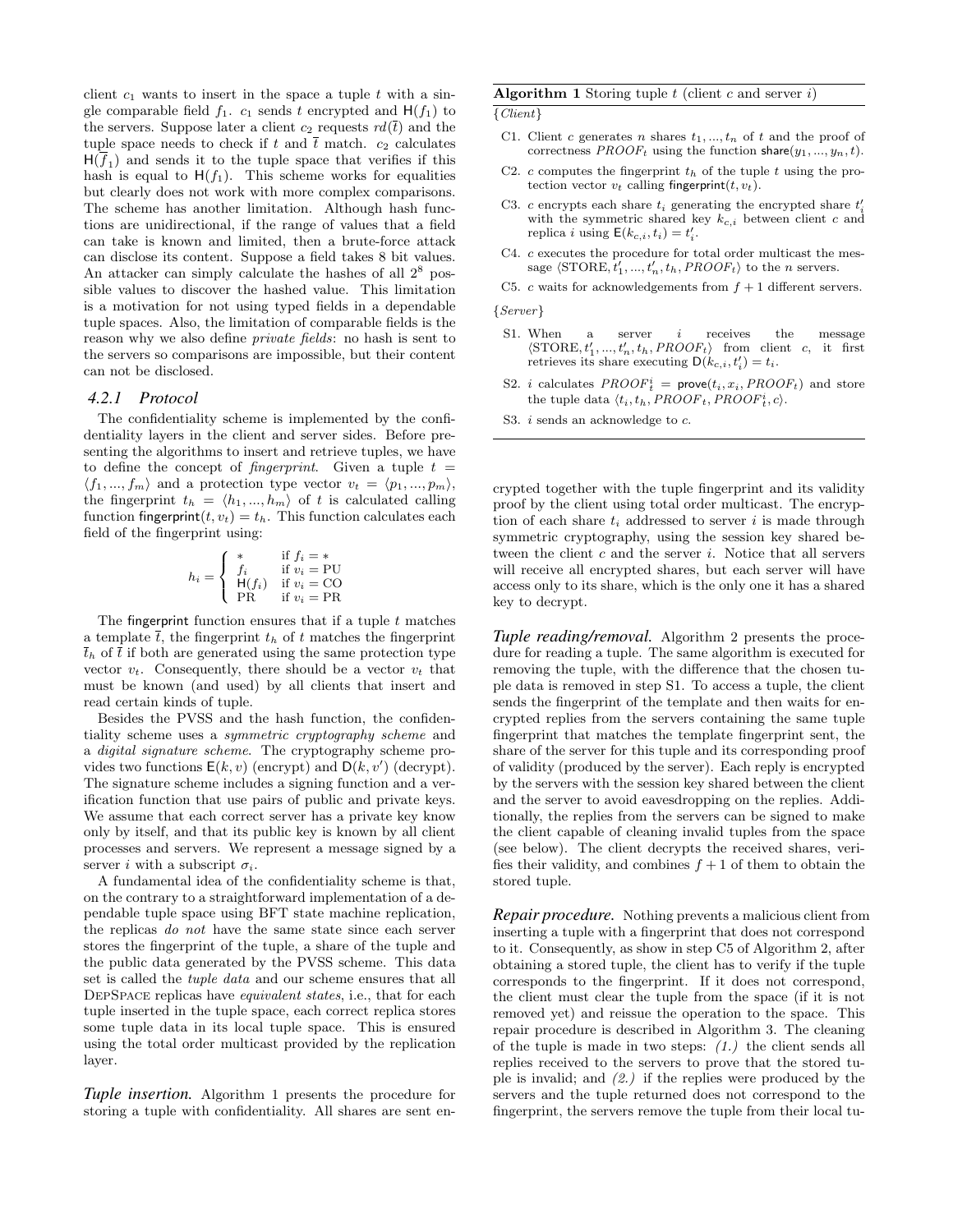#### **Algorithm 2** Reading template  $\bar{t}$  (client c and server i)

{Client}

- C1. c computes the fingerprint  $\bar{t}_h$  of the template  $\bar{t}$  using the protection type vector  $v_t$  executing fingerprint( $\overline{t}$ ,  $v_t$ ).
- C2. c executes the total order multicast primitive to send a message  $\langle \text{READ}, \overline{t}_h \rangle$  to the servers.
- C3. c waits for a set containing at least  $f + 1$  valid replies from different servers. A reply  $m_i$  from server i is valid if  $D(k_{c,i}, m_i) = \langle \text{TUPLE}, t_h, \overrightarrow{PROOF}_t, t_i, \overrightarrow{PROOF}_t^i \rangle_{\sigma_i}$  with the same  $t_h$  and  $PROOF_t$  fields and, for each reply from a server *i*, verify $S(t_i, y_i, PROOF_t, PROOF_t^i)$  is true.
- C4. c combines the  $f + 1$  correct shares received calling combine( $t_1, ..., t_{f+1}$ ) and obtains the tuple  $t$ .
- C5. c verifies if  $t_h =$  fingerprint $(t, v_t)$ . If true, the operation is finished, otherwise the repair procedure is called and the operation is repeated.

{Server}

- S1. When receiving  $\langle \text{READ}, \overline{t}_h \rangle$  from client c, a server i chooses deterministically some tuple data  $\langle t_i, t_h, PROOF_t, PROOF_t^s, c' \rangle$  such that  $t_h$  matches  $\bar{t}_h$ .
- S2.  $i$  sends the signed and encrypted message  $\mathsf{E}(k_{c,i}, \langle \text{TUPLE}, t_h, \widetilde{\text{PROOF}}_t, t_i, \text{PROOF}}_t^i \rangle_{\sigma_i}$  $\frac{1}{c}$ and stores the id of the client  $c'$  that inserted the tuple read by c together with the hash of the tuple fingerprint in  $last\_tuple[c]$ .

ple space. Furthermore, the client that inserted the invalid tuple is put on a black list and its further requests ignored. This ensures that a malicious client can not insert tuples after some of its invalid insertions have been cleaned.

|                                  | Algorithm 3 Tuple space repair (client $c$ and server $i$ ) |  |  |  |
|----------------------------------|-------------------------------------------------------------|--|--|--|
| $\epsilon$ $\sim$ $\cdot$ $\sim$ |                                                             |  |  |  |

 ${Client}$ 

C1. The set  $S$  of signed TUPLE messages that the shares are used to build the tuple  $t$  (the invalid tuple) are used to justify the tuple space repairing. c calls the total order multicast primitive to send the message  $\langle \text{REPAIR}, S \rangle$  to all servers.

{Server}

- S1. When server i receives  $\langle \text{REPAIR}, S \rangle$  from client c it verifies if the repair is justified:  $(i.)$  all messages in S are correctly signed; (ii.) all messages in S have the same  $t_h$ and  $PROOF_t$ ; and *(iii.)* the fingerprint of the tuple t which was built from the shares from the messages in  $S$  is different from  $t_h$ .
- S2. If the tuple data corresponding to the invalid tuple is still present in the tuple space of server  $i$ , it is deleted.
- S3. Finally, server  $i$  adds the process that inserted the invalid tuple in the space (it's id was stored together with the in  $last\_tuple[c]$  in a black list and its future requests are ignored.

#### *4.2.2 Discussion*

There are several comments that deserve to be made concerning the proposed confidentiality scheme.

*Linearizability.* The confidentiality scheme weakens the semantics of BFT state machine replication since it no longer satisfies linearizability. The problem is that a malicious client writing a data item can insert invalid shares in some servers and valid shares in others, so it is not possible to ensure that the same read operation executed in the same state of the system will have the same result depending on the  $f + 1$  responses collected on step C3 of Algorithm 2, a client can access a tuple or call the repair procedure. However, the confidentiality scheme ensures that this condition is satisfied for all data items that have been inserted by correct processes.

*Lazy recovery.* The repair procedure uses a blacklist to ensure that a malicious client can not write data items after some of their invalid writings have been recovered. This means that the damage caused by malicious clients is recoverable and bounded. A question one can ask is that if it is possible to integrate the fingerprint calculation inside the PVSS scheme in such a way that the servers can verify if the share delivered to them corresponds to the data item that originated the fingerprint without revealing the whole data item to them. We investigated this question and the answer is no for the general case. The PVSS scheme requires a symmetric cryptography algorithm in order to be used to share arbitrary secrets (like tuples) [36]. This fact, together with the hash function used to compute fingerprints and required by the PVSS scheme means that, in order for such verification to be executed in the servers, it would be needed that functions share (PVSS shares' generation function), E (encryption function) and H (hash function) has some mathematical relation such as  $\text{share}(v) = \mathsf{E}(v) + \mathsf{H}(v)$ . Clearly, there is no such relationship for arbitrary functions share, E and H. We do not know if there is some set of cryptographic functions with these properties but, even if there are, we believe that a lazy and recover-oriented approach like the one used in our scheme is efficient in the common case (no malicious faults) since the recover is executed only when data items written by malicious processes are read from the system (once per invalid data item).

*Generality of the scheme.* For space constraints and to maintain the focus of the paper, we chose to present the confidentiality scheme in terms of tuples and tuple spaces. However, the presented scheme can be used (with little modification) in any content-based BFT data store built above a BFT replication protocol. The key modification that must be made to implement this scheme in other data stores concerns the fingerprint function. This function is used to generate the "address information" of data items and the "query information" used for accessing these items. In adapting the scheme for other data stores, this function must be changed to ensure that a query can find a data item that matches its condition.

#### 4.3 Access Control

Access control ia a fundamental security mechanism for tuple spaces [9]. We do not make a decision about the specific access control model to be used, since the better one depends on the application. For instance, access control lists (ACLs) might be used for closed systems, but some type of role-based access control (RBAC) might be more suited for open systems. To accommodate these different mechanisms in our dependability architecture, access control mechanisms are defined in terms of credentials: each tuple space  $\mathcal{TS}$  has a set of required credentials  $C^{TS}$  and each tuple t has two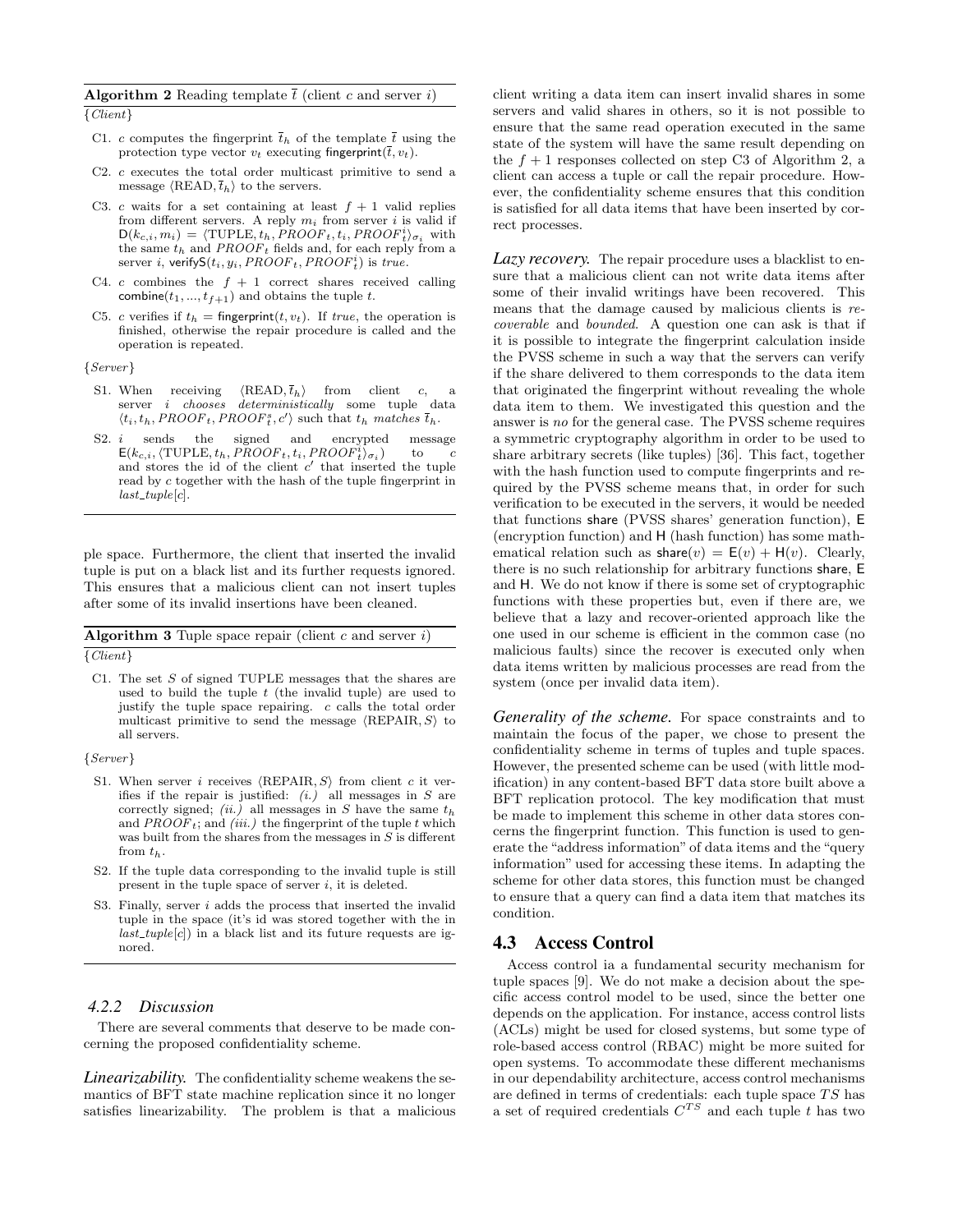sets of required credentials  $C_{rd}^t$  and  $C_{in}^t$ . To insert a tuple in TS, a client must provide credentials that match  $C^{TS}$ . Analogously, to read (resp. remove)  $t$  from a space, a client must provide credentials that match  $C_{rd}^{t}$  (resp.  $C_{in}^{t}$ ).

The credentials needed for inserting a tuple in  $TS$  are defined by the administrator that configures the tuple space. If ACLs are used,  $C^{TS}$  is the set of processes allowed to insert tuples in TS and the  $C_{rd}^t$  and  $C_{in}^t$  associated with t would be the sets of processes allowed to read and remove the tuple, respectively.

In our architecture, the access control is implemented by the access control layers in the clients and servers (Figure 1). In the client side, when an out or a cas operation are invoked, the associated credentials  $C_{rd}^t$  and  $C_{in}^t$  are appended to the tuple. In the server side, it is verified if the operation can be executed. If the operation is the insertion of a tuple  $t$ , the client credentials appended to  $t$  must be sufficient for inserting  $t$  in the space. If the requested operation is a read/remove, the credentials associated with the template  $\bar{t}$ passed must be sufficient for executing the operation.

## 4.4 Policy Enforcement

The idea behind *policy enforcement* is that the tuple space is governed by a fine-grained access policy [6]. This kind of policies takes into account three types of parameters to decide if an operation is approved or denied: identifier of the invoker; operation and arguments; and the tuples currently in the space.

A tuple space has a single access policy. It should be defined during the system setup by the system administrator. Whenever an operation invocation is received in a server, there is a verification if the operation satisfies the access policy of the space in the policy enforcement layer. Correct servers correctly verify the access policy, while faulty servers can behave arbitrarily. The verification itself is a simple local evaluation of a logical condition expressed in the rule of the operation invoked. When an operation is rejected the server returns an error code to the invoker. The client accepts the rejection if it receives  $f+1$  copies of the same error code.

## 4.5 Properties and Correctness

In this section we present a sketch of the main safety properties satisfied by our design. The liveness of the architecture is satisfied as long as the total order multicast is live.

The DepSpace architecture ensures four safety properties. First, the replication layer ensures that every tuple space operation issued by a correct client is executed in accordance with the formal linearizable tuple space specification [7]. This happens because the total order multicast ensures that all operations are executed in the same order by all replicas, and, together with the determinism of the tuple space, makes all replicas execute the same state transitions. The second property is due to the confidentiality and access control layers and can be summarized as following: given a tuple  $t$  inserted in a tuple space with required access credentials  $C_{rd}^t$  and  $C_{in}^t$ , it is infeasible for an adversary that does not have credentials that satisfy  $C_{rd}^{t}$  or  $C_{in}^{t}$  to disclose the contents of comparable or private fields as long as at most  $f$  servers are faulty. This property holds mainly because the PVSS scheme requires  $f + 1$  tuple shares to reconstruct a tuple. Since we assume at most  $f$  faulty servers, no correct server will send the tuple share to a client that did not present credentials that match the required credentials for accessing the tuple. The third safety property concerns the amount of visible damage that a faulty client can do is recoverable and bounded. By visible damage we mean the insertion of an invalid tuple (i.e., a tuple that can not be decrypted or that is different from the fingerprint) that is read by a correct client. Visible damage is recoverable because, independently of the problem of the invalid tuple inserted by the malicious client, a correct server only stores the tuple data associated with it if it is delivered by the total order multicast protocol (Algorithm 1, steps S1 and S2). This implies that all correct servers will store some tuple data for the tuple. When this tuple is read by a correct client (i.e., it is passed a template fingerprint that matches the tuple fingerprint), the client executes the verification of tuple consistency (Algorithm 2, steps C5), and when it fails, invokes the repair procedure. A repair issued by a correct client will be accepted by correct servers that will remove the tuple from the space (if it was not removed) and the client that inserted this tuple (stored in the  $last\_tuple$  variable) is put in a black list, and has its subsequent requests ignored. This fact proves also that the visible damage is bounded: after the tuple space is repaired from an invalid tuple, the faulty client that inserted this tuple can not insert more invalid tuples on the system. The final property is that every operation is executed on a given tuple space if and only if this operation is in accordance with the policy defined for this space. This property is satisfied because the policy enforcement layer approves or denies the operation in each correct replica and since the state of the servers are equivalent, this layer will give the same result on each correct replica.

## 4.6 Optimizations

This section presents a set of optimizations that can be applied to the basic DepSpace protocols to improve the performance of the system.

*Read-only operations.* An optimization of the rd/rdp operations that can be made in the replication layer is to try to execute them first without total order multicast and wait for  $n-f$  responses. If all responses are equal (or equivalent, in case the confidentiality layer is used), the returned value is the result of the operation, otherwise the normal protocol must be executed. This optimization is quite effective when there is no faulty servers in the system.

*Avoiding verification of shares.* One of the most costly steps of the confidentiality scheme is the share verification operation executed by clients when a tuple is read/removed (Algorithm 2, step C3). If the tuple is inserted by a correct client and there are no faulty servers, the first  $f + 1$  replies received by a reading client will contain correct shares that suffice to generate the original tuple. So, we change the algorithm to make the client first try to combine the shares without verifying them and, if the recovered secret is not the tuple corresponding to the stored fingerprint, the normal algorithm is used (i.e., the shares are verified and only  $f+1$  correct shares are used to recover the tuple). This optimization drastically reduces the cryptographic processing time required for the client read a tuple, in the fault-free case.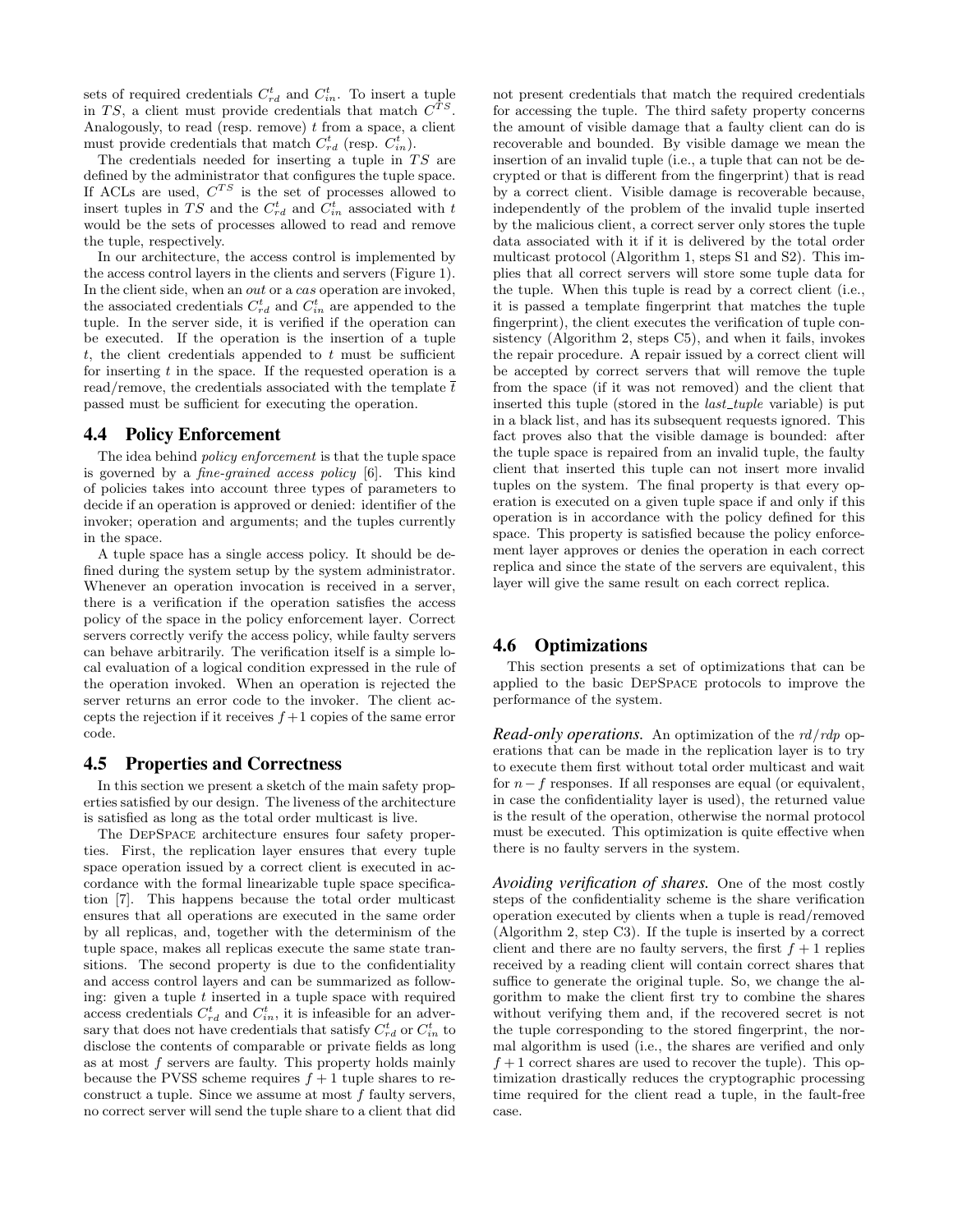*Laziness in share extraction/proof generation.* When a tuple is inserted, the servers execute steps S1-S2 of Algorithm 1 to decrypt their share and generate the corresponding proofs. However, Section 6 shows that tuple insertion involves the most expensive cryptographic operations. In order to alleviate this processing, we delay this operation until the tuple is first read.

*Signatures in tuple reading.* Algorithm 2 shows that the responses for read operations have to be signed because these messages can be used as justifications in the repair procedure. Since the processing cost of asymmetric cryptography is high, instead of signing all responses, the servers can first send them without signatures and the clients request signed responses if they find that the read tuple is invalid. Since it is expected that invalid tuples will be rare, in most cases digital signatures will not be used.

## 5. DEPSPACE IMPLEMENTATION

DepSpace was implemented in the Java programming language, and at present it is a simple but fully functional dependable tuple space. The system has about 12K lines of code, most of them on the replication (5K) and confidentiality (2.5K) layers. Here we present some interesting points about its implementation.

*Replication protocol.* The BFT total order multicast algorithm implemented is based on the Paxos at War protocol [45] that makes consensus in two communication steps as long as there are no faulty servers in the system, which is optimal [32]. The protocol is modified to work as a total order multicast following ideas of PBFT [14]. There are two important differences between our protocol and PBFT, though: (1.) it does not use checkpoints but works under the assumption of authenticated reliable communication (checkpoints can be implemented to deal with cases where these channels are disrupted); and (2.) it does not employ authenticators (i.e., MAC vectors) [14] in its critical path but only MACs, resulting in much less cryptographic processing in synchronous executions with correct leaders (from  $3 + 8f$ ) [28] to 4 MACs per consensus executed on the bottleneck server). Two common optimizations are implemented in the total order protocol: agreement over hashes (the consensus protocol is executed using message hashes instead of full messages) and batch agreement (a consensus protocol is executed to order a batch of messages, instead of just one).

*Cryptography.* Authentication was implemented using the SHA-1 algorithm for producing HMACs (providing an approximation of authenticated channels on top of Java TCP Sockets). SHA-1 was also used for computing the hashes. For symmetric cryptography we employed the 3DES algorithm while RSA with exponents of 1024 bits was used for digital signatures. All the cryptographic primitives used in the prototype were provided by the default provider of version 1.5 of JCE (Java Cryptography Extensions). The only exception was the PVSS scheme, which we implemented following the specification in [36], using algebraic groups of 192 bits (more than the 160 bits recommended). This implementation makes extensive use of the BigInteger class, provided by the Java API, which provides several utility methods for implementing cryptography.

*Tuples and tuple space.* All client-side (resp. server side) layers in DepSpace provide the same interface to the layer above (resp. below). Tuples are represented by a common tuple class and all fields are represented as generic objects to simplify the design (fields are not typed). DepSpace supports multiple logical tuple spaces with different configurations. Therefore, it provides an administrative interface for creating, destroying and managing logical tuple spaces.

*Serialization.* During DepSpace's development we discovered that the default Java serialization mechanism was very inefficient, specially when the confidentiality layer was enabled. To overcome this, we implemented serialization methods for all classes that have to be serialized using the java. io.Externalizable Java interface, decreasing all message sizes significatively. For example, the STORE message (step C4 of Algorithm 1) for a 64-byte tuple with four comparable fields has 2313 bytes when transformed using standard Java serialization. The main problem is that the BigInteger class breaks 192 bits numbers in many fields, which makes the serialized version of this class much bigger than 24 bytes. Our custom serialization only stores 24 bytes for each big integer, and thus improved the serialized form of the described tuple from 2313 to 1300 bytes.

*Access control.* Our current implementation of the access control layer is based on ACLs. We assume that each client has an unique id (a 32 bit integer) that is obtained by a server when the client establishes an authenticated channel with it. When a logical space is created, the administrator creates an ACL with the ids of the clients that can insert tuples. When a tuple is inserted, it takes two ACLs that define the clients that can read and remove it.

*Policy enforcement.* The DEPSPACE implementation requires that the policy of the tuple space is passed as an argument when the space is created. Currently, the system accepts policies specified in the Groovy programming language [17]. A policy is defined in a Groovy class and then passed as a string to the servers. At a server, the string is transformed in a binary Java class and instantiated as a policy enforcer. Every time an operation is requested to a server, an authorization method is called on the policy enforcer. If the method returns *true*, the operation is executed in the upper layer, otherwise access is denied. Notice that after the script being processed during the tuple space creation, its execution involves a normal Java method invocation, i.e., no script interpretation is made. To ensure that no malicious code will be executed by the script<sup>3</sup>, the class loader used to instantiate the policy enforcer is protected by a security manager that only gives it the right to read the contents of the tuple space. No I/O and no external calls can be executed by the script.

## 6. EXPERIMENTAL EVALUATION

We executed a set of experiments to assess the performance of DepSpace under different conditions. We used Emulab [42] to run the experiments, allocating 15  $pc3000$ machines and a 1Gbps switched network. The machines were 3.0 GHz 64-bit Pentium Xeon with 2GB of RAM and

<sup>3</sup>For example, a System.exit(0) call that shutdowns the server.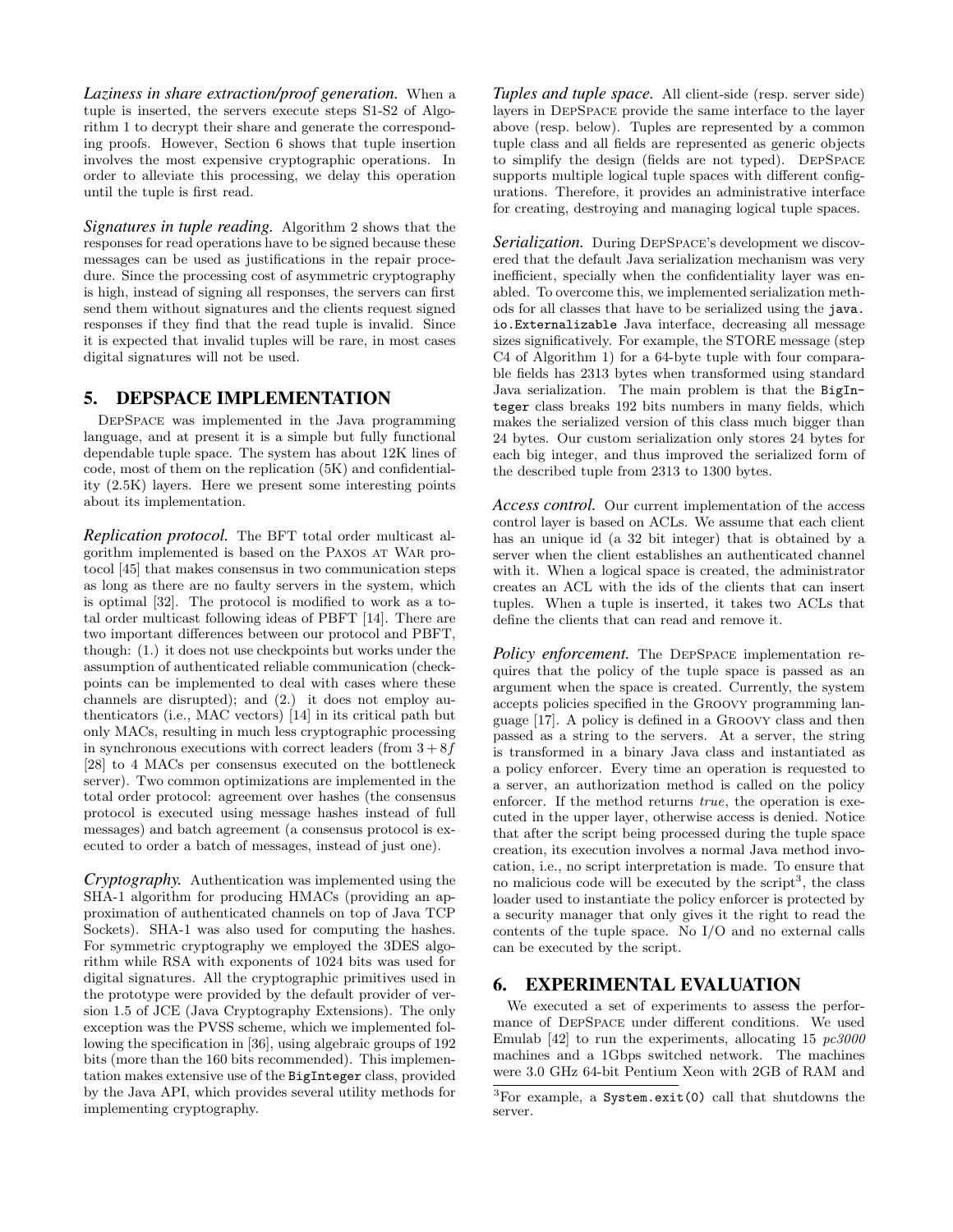

Figure 2: DepSpace operations performance with (conf) and without (not-conf) confidentiality enabled for different tuple sizes and  $n = 4$ . We report also performance values for a commercial non-fault-tolerant tuple space (giga).

gigabit network cards. The network is emulated as a VLAN configured in a Cisco 4509 switch with near zero latency. The software installed on the machines was Red Hat Linux 6 with kernel 2.4.20 and Sun's 32-bit JRE version 1.6.0 02. All experiments were done with the Just-In-Time (JIT) compiler enabled, and run a warm-up phase to transform the bytecode into native code. We concluded that JIT compilation cuts down the cryptographic processing delays around 10 times.

Two logical tuple space configurations were deployed for the experiments: the complete system with all layers (conf) and the system with the confidentiality layer deactivated (not-conf). We did not measure configurations with or without policy enforcement and access control layers because these layers do only modest local computations, which are not significative when compared to replication and confidentiality.

To better understand the costs of making the tuple space model dependable, we compared the performance of our system (DepSpace) with GigaSpaces XAP Community version 6.0 (giga in the graphics) [23]. GigaSpaces is a commercial highly-scalable production-level tuple space system developed in Java that is used in mission critical applications. This version of GigaSpaces is implemented as a non-replicated application server and thus does not tolerate faults. Neither the two configurations of DepSpace nor GigaSpaces execute disk access during the experiments. Although DepSpace does tolerates faults, all performance values were obtained in fault-free executions.

Figure 2 presents experimental results considering tuples with 4 comparable fields, with sizes of 64, 256, and 1024 bytes, running on a system with 4 servers in the case of DepSpace (tolerating 1 failure) or a single tuple space server for GigaSpaces. We report latency and throughput values for the main tuple space operations: tuple insertion  $(out)$ , tuple read  $(rdp)$ , and tuple removal  $({\rm i}np)$ . To execute latency experiments, we deployed a client in one machine and servers in other four (or one, in the case of GigaSpaces). We executed each operation 1000 times and obtained the mean time and standard deviation discarding the 5% values with greater variance. To execute throughput experiments, we deployed clients in one to ten machines executing operations on DepSpace (or GigaSpaces). We varied the number of clients and measured the maximum throughput obtained in each configuration.

The results presented in the figure show that *out* and *inp* have almost the same latency on DEPSPACE when the confidentiality layer is not used (Figures 2(a) and  $2(c)$ ). This is mainly due to the latency imposed by the total order multicast protocol (about 3.5 ms). rdp, on the other hand, is much more efficient (less than 2 ms) due to the optimization presented in Section 4.6, which avoids running the total order multicast protocol in read-only operations (Figure 2(b)). The confidentiality scheme adds from 3 ms to 4 ms in all operations. GigaSpaces latency is always less than 2 ms, which is the same latency for the optimized tuple reading in not-conf configurations.

From the latency results (Figures 2(a)-2(c)), it is clear that the size of the tuple being inserted has almost no effect on the latency experienced by the protocols. This happens due to two implementation features:  $(i.)$  the BFT agreement is made over message hashes; and  $(ii.)$  the secret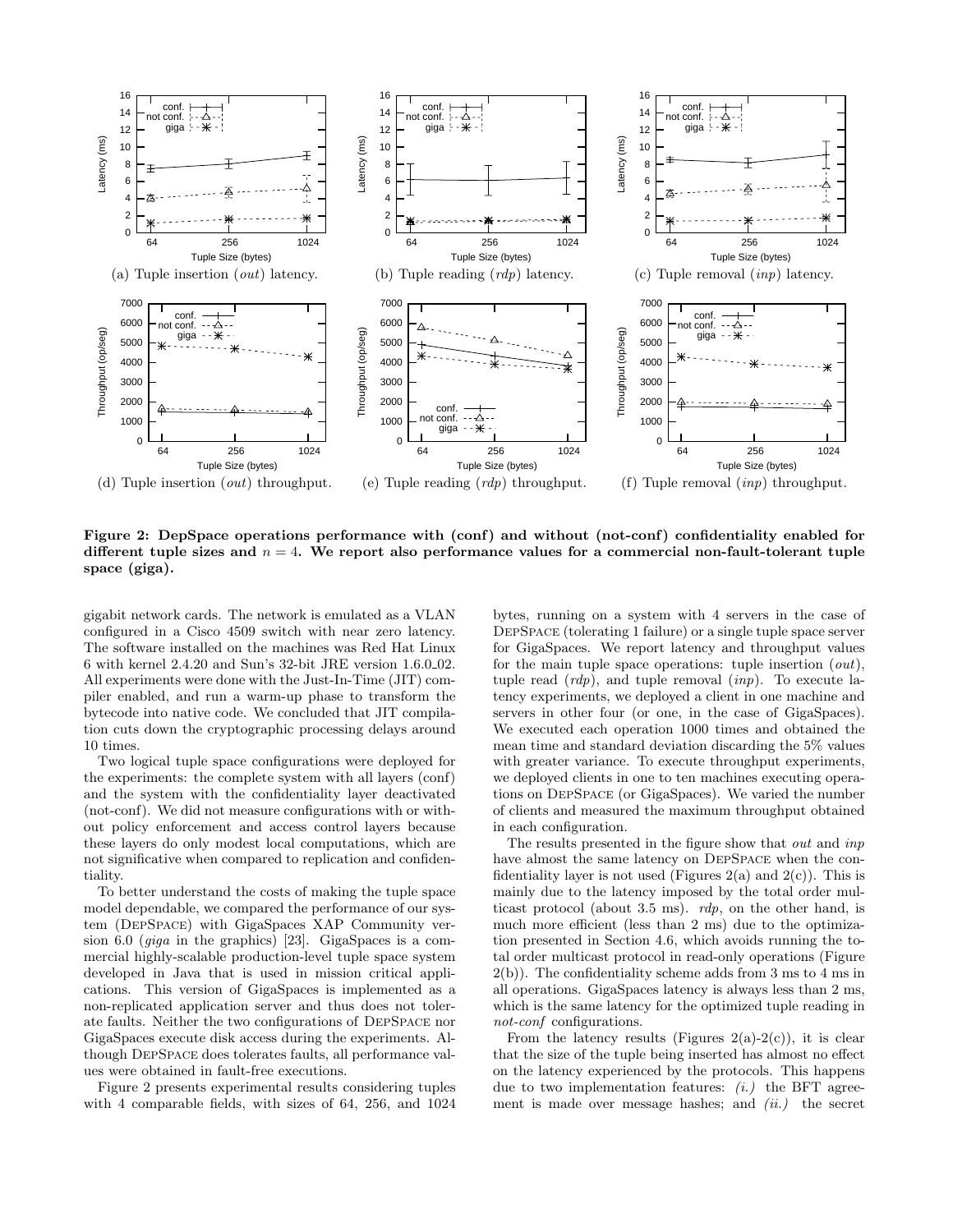shared in the PVSS scheme is not the tuple, but a symmetric key used to encrypt the tuple.  $(i.)$  implies that it is not the entire message that it ordered by the total order multicast protocol, but only its hash, which always have the same size. With feature  $(ii.)$  we can execute all the required PVSS cryptography in the same, relatively small algebraic field of 192 bits, which means that the tuple size has no effect in these computations and the use of the confidentiality scheme implies almost the same overhead regardless of the size of the tuple.

DepSpace provides about a third of out-throughput and a half of inp-throughput, when compared with GigaSpaces (a non-fault-tolerant tuple space). This is a consequence of the maximum throughput attained by our BFT total order multicast implementation. We believe that if more aggressive BFT replication protocols are used (e.g., Zyzzyva [28]), the attained throughput can be better. The confidentiality scheme has little impact on DepSpace's throughput because most of the cryptographic processing happens at the client side (see Table 2). Considering the perceived rdp-throughput, both DepSpace configurations outperform GigaSpaces. We suspect that this happens because we use manual serialization, which is more efficient than standard Java serialization, which is used in GigaSpaces.

The figure shows also that, even with large tuples, the reduction in throughput is reasonably small, e.g., increasing the tuple size 16 times causes a decrease of about 10% in the system throughput. Therefore, the good throughput of the system is due to the low processing required at server side and the batch message ordering implemented in the total order multicast protocol [14].

We do not report results for configurations with more than four servers for two reasons. First, in our opinion it is currently infeasible to implement BFT systems with more replicas due to the difficulty of justifying the fault-independence assumption [34]. Second, the fault-scalability limitations of the kind of replication protocol used by DepSpace are well studied [1, 18, 28]. However, we present the cost of the most important cryptographic operations used in the confidentiality scheme, for three different configurations of  $n$  and  $f$  in Table 2.

| Operation                    | 4/1    | 7/2    | 10/3 | Side   |
|------------------------------|--------|--------|------|--------|
| share                        | 2.94   | 4.91   | 6.90 | client |
| prove                        | 0.47   | 0.49   | 0.48 | server |
| verifyS                      | 1.48   | 1.51   | 1.50 | client |
| combine                      | 0.12   | 0.14   | 0.23 | client |
| $\overline{\text{RSA}}$ sign |        | server |      |        |
| RSA verify                   | client |        |      |        |

#### Table 2: Cryptographic costs (in ms) of operations used in the confidentiality scheme for different  $n/f$ and a 64 bytes tuple and the side in which it is used.

The table shows several interesting issues. First, the operation share is the only one that increases its costs significantly as  $n$  increases in the system, but it is executed at the client side. Second, almost all significant confidentiality processing costs are at the client side. The small share extraction cost (function prove) is the only cryptographic processing at server side in the optimized protocol (where RSA sign is not used). Moreover, it is executed only once during a tuple lifetime. This shows that the confidentiality scheme proposed in this paper is scalable, i.e., it is not expected to have a significant impact on a BFT system throughput. Third, all PVSS operations are less costly than a standard 1024-bit RSA signature generation. This means that our confidentiality scheme will not turn a system significantly less responsive than secure systems that rely on standard cryptographic primitives. Finally, since operation verifyS must be executed at the client at least  $f + 1$  times in the non-optimized version of the read protocol (Algorithm 2, step C3), shows that our optimization to avoid this verification is crucial to the responsiveness of the system.

## 7. USING DEPSPACE

In this section we present the design of several services that can be built over DepSpace. Due to space constraints, we only sketch the design of these services, in order to give a feeling of how to use our system to program useful abstractions. Other examples of how to build distributed systems abstractions using tuple spaces can be found in [6, 9, 13, 23, 30, 33].

*Partial barrier.* A barrier is an abstraction accessed by a set of distributed processes through an enter operation. The processes stay blocked until all invoke this operation. A partial barrier is a weaker abstraction in which it is not required that all processes enter the barrier for the barrier to be released [3]. This abstraction is more adequate for dynamic and fault-prone environments.

With DepSpace, we implemented a partial barrier with the same semantics as the one proposed in [3]. The idea is very simple: to create a barrier, a tuple  $\langle BARRIER, N, P, I \rangle$ defining the barrier's name N, the set of processes that can enter the barrier  $P$  and other info  $I$  (e.g., the percentage of processes from P that is required to enter the barrier for it to be released). To enter a barrier, a process  $p$  first reads the barrier tuple and them inserts a tuple  $\langle$  ENTERED,  $N, p \rangle$ with the name of the barrier  $N$  and its id  $p$ . Then, process  $p$ keeps reading the tuple space until it sees that the required number of processes inserted "entered" tuples in the space. This reading can be implemented with a single blocking operation  $rdAll(\langle \text{ENTERED}, N, *, \rangle, k)$  in which k corresponds to the number of required tuples to be read. A security policy is deployed in the space to ensure that  $(i)$  no two barriers with the same name can be created,  $(ii.)$  only the processes in  $P$  can insert entered tuples, *(iii.)* a process can insert at most one entered tuple per barrier and the id field must contain its id. Notice that this design tolerates Byzantine faults on clients and servers, which is not the case of the barrier presented in [3].

*Lock service.* Another example of synchronization service that can be build using DepSpace is a lock service. It provides lock and unlock operations for stored objects, in the same way as the lock service provided by Chubby [8]. The idea is that the presence of a "locked" tuple in the space represents that the object is locked, while the non-existence of this tuple means that the object is not locked. To lock an object the cas operation is executed to insert the "locked" tuple: if there is no locked tuple for the object in the space, a tuple of this type is inserted. To unlock an object, the "locked" tuple is removed from the space by its owner (using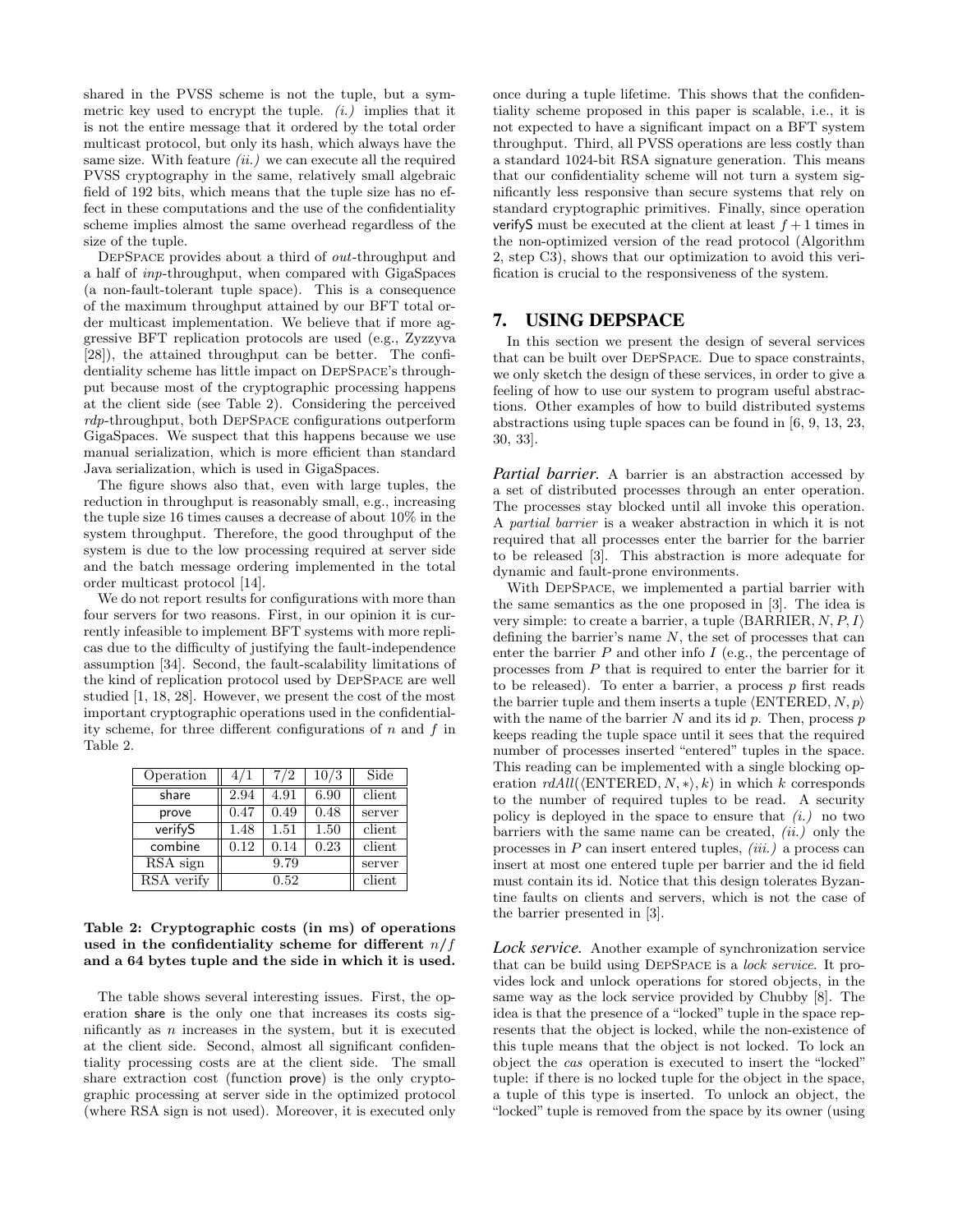inp). Since there are several opportunities for a malicious processes to disrupt this algorithm, a policy must be deployed in the space to ensure that the state of the tuple space is always valid. Additionally, "locked" tuples should have a lease time associated to guarantee that after a certain time the tuple is deleted from the space, i.e., the lock is released.

*Secret Storage.* Since our design assumes that tuples are relatively small pieces of data, we do not expect that general purpose storage systems are built using DepSpace. However, it can be used to implement metadata services like key management systems, file systems metadata servers and naming and directory services.

As an example, it is almost trivial to implement a secret storage service with the same guarantees offered by the CODEX system [31]. This service provides three main operations:  $create(N)$ , to create a name N; write(N, S), to bind a secret S to a name N; and  $read(N)$ , to read the secret associated with the name N. A fundamental property of CODEX is that a name can not be deleted and the binding of a name and a secret have at-most-once semantics, i.e., if the secret S is bound to name N, no other secret  $S'$  can be bound to that name. The secret storage service uses secret sharing to ensure that a bounded secret will not be revealed to a malicious adversary as long as at most  $f$  out of  $n$  servers are faulty.

The confidentiality scheme of DepSpace makes it very easy to implement a service like CODEX: to create a name, a client executes  $out(\langle NAME, N \rangle)$  with a protection type vector  $\langle PU, CO \rangle$  to insert a name tuple in the space; to bind a secret to a name, a client executes  $out(\langle \text{SECRET}, N, S \rangle)$ with a protection type vector  $\langle PU, CO, PR \rangle$ ; to read a secret a client executes  $rdp(\langle \text{SECRET}, N, * \rangle)$ . A policy must be deployed in the space to ensure that  $(i.)$  there is at most one name tuple in the space with some name  $N, (ii.)$  at most one secret tuple can be inserted in a space for a name N, and only if there is a name tuple for  $N$ ; and  $(iii)$  no name or secret tuple can be removed. Access control is used to define what are the required credentials to read secret tuples.

*Naming service.* A more complex storage service that can be built using DepSpace is a naming service. The idea is to have tuples to describe naming trees stored in the service. A tuple  $\langle$ DIRECTORY, N, D $\rangle$  represents a directory with name  $N$  and with parent directory  $D$ . A tuple  $\langle NAME, N, V, D \rangle$  represents a name N bound with a value  $V$  associated with a parent directory  $D$ . The most complex operation to be implemented in a naming service is the update operation, in which the value associated to a name is updated. The problem is that the tuple space abstraction does not support updates on stored tuples: the tuple must be removed, updated and inserted. In high level, the solution for this problem is to insert a temporary name tuple in the space; then remove the outdated name tuple. A policy must be deployed in the space to avoid directory tree corruption by faulty processes.

## 8. LESSONS LEARNED

In this section we list some lessons learned from implementing, testing and using DepSpace.

*BFT replication library.* Apart from PBFT [14] (which is outdated in terms of OS support), none of the subsequent BFT replication protocols (e.g., [1, 18, 28]) have complete implementations available to be used. Most of these systems only implement the contention- and fault-free parts of the protocol with several optimizations to obtain best-case performance figures for the proposed algorithm. When implementing the Byzantine Paxos protocol, we found it very easy to implement the optimized fault-free case (about 2K lines of code), but much harder to implement the controls needed to support all fault scenarios (our complete replication layer have about 5K lines of code). Moreover, as already pointed in [16], converting a published fault-tolerant algorithm into a production-ready library requires a lot of effort implementing features and optimizations that do not appear in the original protocol.

*Providing confidentiality.* Our effort to build a confidentiality scheme to be used on top of BFT state machine replication let us draw the following observations. First, as showed by the reasonable complexity of our confidentiality scheme, a secret sharing scheme alone is not sufficient to give confidentiality for data. Second, it is interesting to note that despite the large body of research on secret sharing schemes, there is no publicly available implementation of a non-trivial scheme; we had to implement it from scratch. Finally, a secret sharing scheme is not as slow as we thought. Our experiments showed that the latency of generating and combining shares is about half the time needed to sign a message using 1024-bit RSA.

*Pursuing fault independence.* During the development of DepSpace we investigated how to make the fault independence assumption valid for our system [34]. Is it worth to implement multiple versions of DepSpace? Is it worth to exploit opportunistic diversity [15] using different tuple spaces implementations on each DepSpace replica? Both these possibilities require a high implementation effort, which is obvious for multiple version programming, but less obvious for opportunistic diversity. In the case of tuple spaces, the most common problem in using diverse local tuple spaces would be the non-determinism of read/remove operations. A solution for this problem would be the use of abstract specifications [15], but it would impose a high performance loss in our system. Investigating the sources of diversity and the vulnerabilities associated with security attacks, we found that the most common problems are due to faults in infrastructure software (operating systems, services like naming, file systems, etc.) or bad system management, not on application software. Given the costs on supporting diverse implementations, and the sources of security problems, we found out that it is more interesting to spend resources trying to improve a single implementation of a tuple space and deploy the different replicas in diverse locations, with different operating systems and administrators. The fact that our system is built using Java make this pragmatical approach even more attractive.

*The power of an abstraction.* The tuple space model allows the development of a large spectrum of services and applications using the abstraction of a bag of tuples and some operations to store and retrieve them. Given the current trend of the increasing complexity of computer sys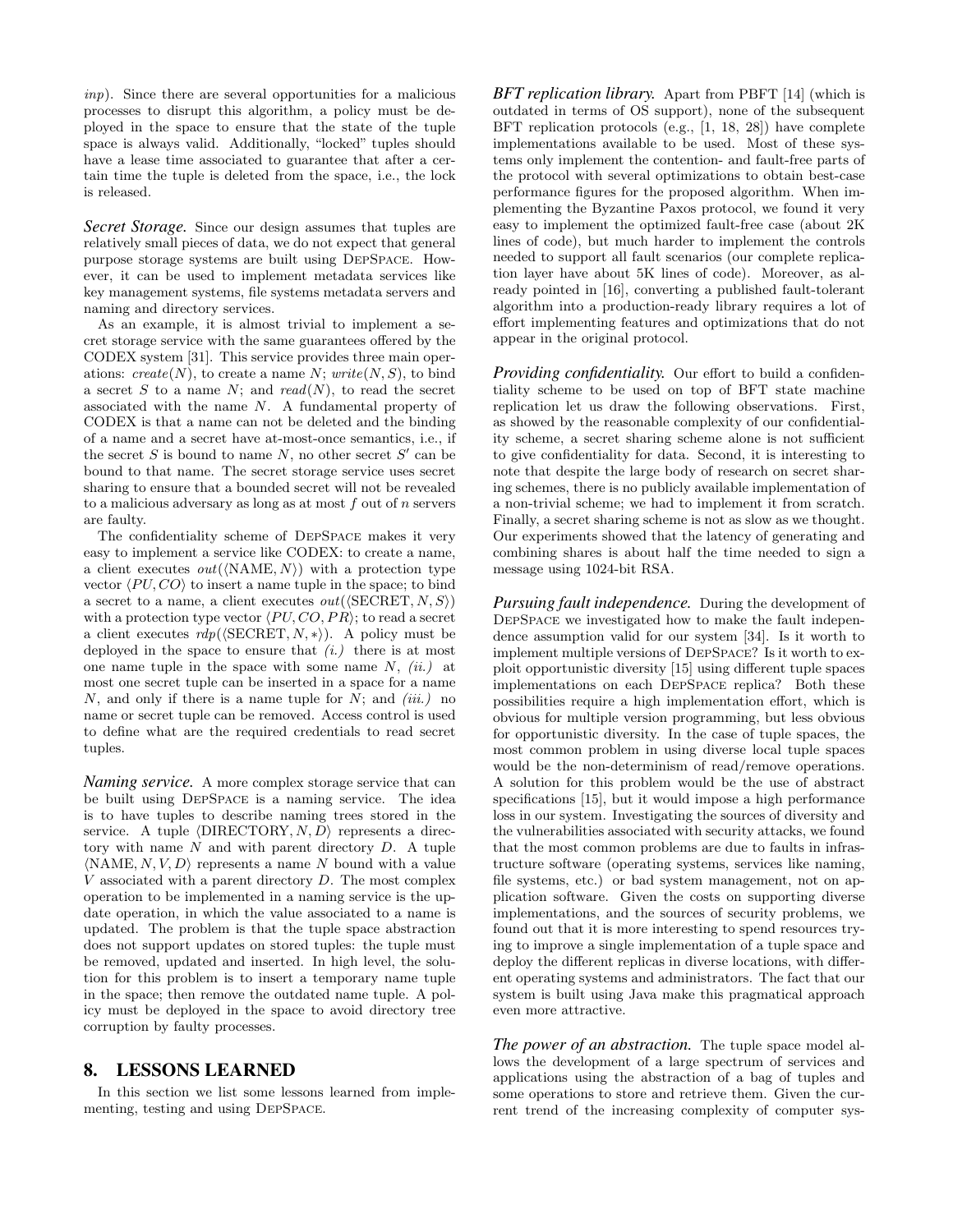tems, we believe that pursuing the use of powerful and efficient abstractions should be a priority in our current research agenda, specially in areas that are complex by nature, like Byzantine fault tolerance. Concerning the tuple space model, we found that revising and extending this abstraction allow us to work efficiently in research areas as diverse as fault-tolerant grid scheduling [20], BFT agreement/message ordering layers (in the sense of [44]) and web services collaboration.

## 9. RELATED WORK

As a general purpose coordination service, the system that most resembles DepSpace is Google's Chubby lock service [8]. However, there are at least three important differences between these systems. First, Chubby provides an (extended) file system abstraction while DepSpace implements the tuple space model. Second, despite the fact that both systems provide high availability, DepSpace tolerates Byzantine faults and provides data confidentiality, while Chubby assumes a non-malicious fault model. Finally, Chubby is a production-level system used by many clients, while DepSpace is a proof-of-concept prototype. Another recent system that resembles DepSpace in some aspects is Sinfonia [2]. Sinfonia provides a transactional shared memory abstraction that can be used to store data with different qualities of service and synchronize processes using minitransactions, which are constrained transactions that can be implemented very efficiently. The main difference between Sinfonia and DepSpace are in the abstractions provided and the goals they achieve. Regarding the abstraction, Sinfonia provides a low-level address-based memory that supports constrained transactions while DepSpace provides a content-addressable tuple space extended with a synchronization operation (cas). Considering the objectives of the two systems, while Sinfonia provides a scalable solution to coordinate processes in a relatively safe environment (data centers) and tolerates only crash faults, DepSpace does not address scalability but tries to provide an ultra-dependable solution for coordinating process in unreliable and untrusted environments. The secret storage service CODEX [31] has also some similarities with DepSpace since both systems provides confidentiality for generic data. The main difference is that while CODEX provides simple operations to deal with secret storage and retrieval, our system focus on providing a generic abstraction that offers storage and synchronization operations.

There are several works that aim to improve the dependability of the tuple space coordination model using security or fault tolerance mechanisms. Several papers have proposed the integration of security mechanisms in tuple spaces. Amongst these works, some try to enforce security policies that depend on the application [33], while others provide integrity and confidentiality using access control at tuple space level, tuple level or both [9, 41]. However, these works consider centralized servers so they are not fault-tolerant, neither propose a confidentiality scheme like the one proposed in this paper. Some of the work on fault tolerance for tuples spaces aims to increase the dependability of the tuple space using replication [5, 43]. However, all of these proposals are concerned with crash failures and do not tolerate malicious faults, the main requirement for intrusion tolerance. DepSpace is the first system to employ state-ofthe-art BFT replication to implement a tuple space.

Recently, some of the authors have proposed a quorumbased linearizable Byzantine-resilient tuple space – LBTS [7]. The work presented in this paper differs from LBTS since it presents a complete solution for building a dependable tuple space while LBTS focus on a novel replication algorithm, and thus does not provides access control, policy enforcement and tuple confidentiality. Additionally, LBTS does not implement the cas operation and thus can not be used to solve important synchronization problems like consensus. Moreover, LBTS was not fully implemented on the contrary to DepSpace.

Despite the existence of several proposals of BFT replication protocols (e.g.,  $[1, 14, 18, 28, 44]$ ), only the privacy firewall described in [44] tries to improve the confidentiality of replicated services. The idea is to introduce a privacy firewall between the service replicas and the agreement layer (that gives total order to requests issued to the BFT replicated service) to avoid that faulty service replicas disclose service information to other parties. The privacy firewall works only if all communication between service replicas and other system components is inspected by the firewall. The confidentiality scheme used in DepSpace considers that service data is shared between servers in such a way that at least  $f + 1$  servers are required to disclose encrypted data.

There are several works that advocate the use of secret sharing to ensure data confidentiality. The seminal paper in the area had a partial solution for confidentiality in synchronous systems since data was scattered in several servers [21]. We are aware of only two works that guarantee the confidentiality of replicated data in asynchronous systems. The first is the Secure Store, which uses a secret sharing scheme to split data among the servers [29]. To reconstruct the original data, the collaboration of at least  $f+1$  servers is needed. The scheme is not very efficient so the data shares created are replicated in several servers, thus using a large number of servers. Moreover, the system does not tolerate malicious clients. The second solution is used to store (large) files efficiently in a set of servers so it uses an information dispersal scheme [12]. The idea is essentially to encrypt the file with a random secret key, split it in parts using an erasure code scheme, and send these parts to the servers. The secret key is also split in shares and sent to the servers, which use a threshold cryptography scheme to reconstruct the key (requires the collaboration of  $f + 1$  servers). In the same line, there are several other works that use information dispersal based on erasure codes for efficient data storage (e.g., [24, 25]). Despite the fact that both secret sharing and erasure codes have similarities (both generate  $n$  "shares" of a data block and at least  $f+1 \leq n$  of these shares are required to recover the block), the properties ensured by these techniques are very different: erasure code shares are smaller than the original data block and do provide some information about their content (provide efficient storage but not confidentiality), while secret sharing shares have usually the same size of the original block and do not reveal any information about their content (provide confidentiality but not efficient storage). So, in works that use erasure codes for efficient storage confidentiality is usually not addressed. DepSpace does not employ information dispersal since tuples are expected to be reasonable small pieces of data. Our solution is closer to the Secure Store since it uses secret sharing, but does not have an impact in terms of number of servers and tolerates any number of malicious clients. Moreover, ours is the first work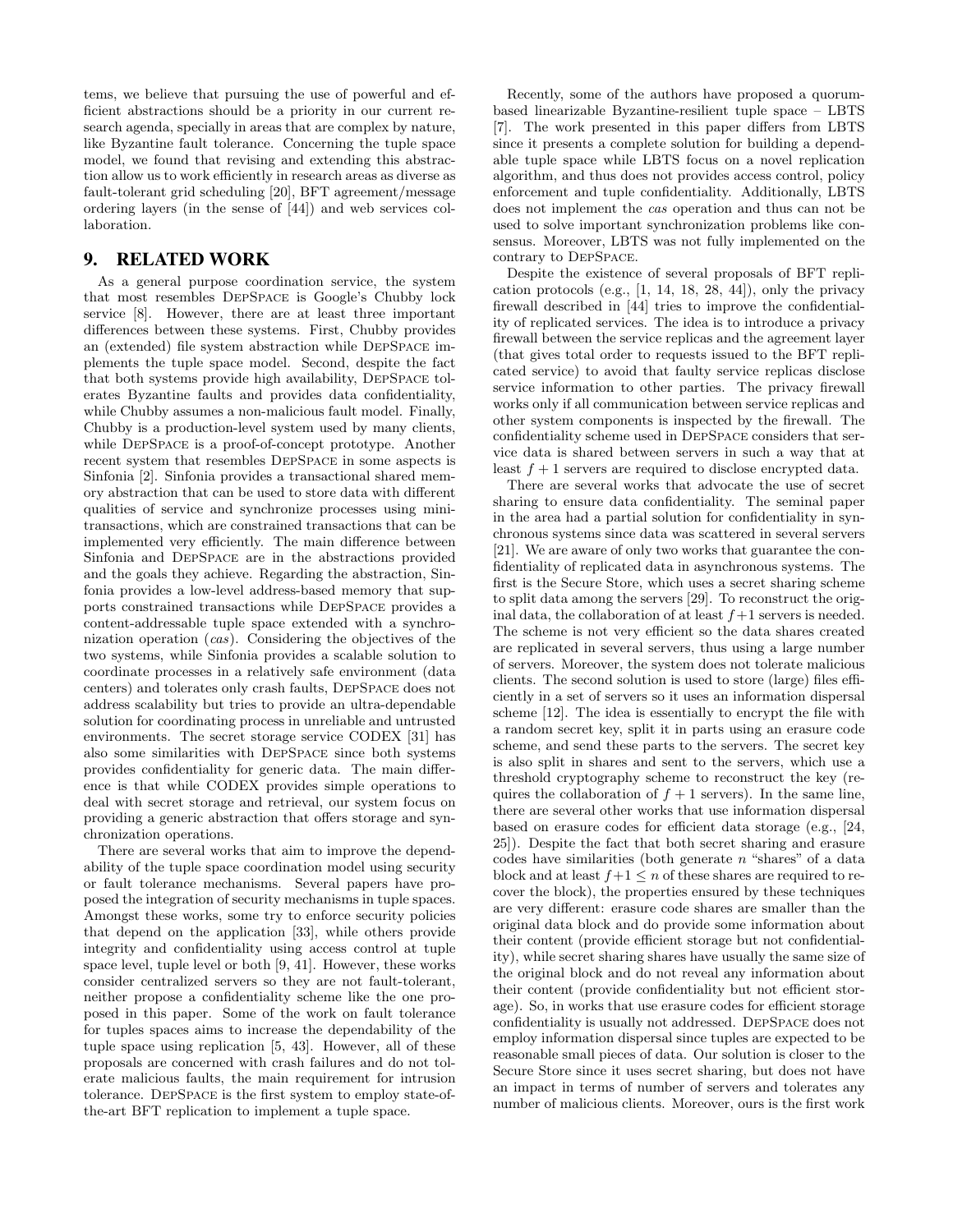to combine state machine replication and a confidentiality scheme, presenting also a practical assessment of the performance of this kind of scheme.

## 10. CONCLUSIONS

The paper presents a solution for the implementation of a dependable – fault- and intrusion-tolerant – tuple space. The proposed architecture integrates several dependability and security mechanisms in order to enforce a set of dependability properties. This architecture was implemented in a system called DepSpace, a coordination service for untrusted and dynamic environments. DepSpace implements an abstraction called PEATS (Policy-Enforced Augmented Tuple Space), an object that can be used to build distributed computing abstractions efficiently even in Byzantine-prone environments [6].

Another interesting aspect of this work is the integration of replication with confidentiality. To the best of our knowledge, this is the first paper to integrate BFT state machine replication and data confidentiality. Experimental evaluation shows that despite the fact the confidentiality scheme has some impact in the performance of the system, it has little impact on the system perceived throughput. Although the confidentiality scheme was developed for tuple spaces, it can be adapted to be used in any content-based data storage system.

DepSpace source code (including the total order multicast and the PVSS scheme) is available at project homepage: http://www.navigators.di.fc.ul.pt/software/depspace.

## Acknowledgments

We would like to thank Lau Cheuk Lung, Fabio Favarim, Wagner Saback Dantas and the EuroSys'08 reviewers for their contributions to improve this paper. This work was partially supported by the EC, through projects IST-2004- 27513 (CRUTIAL) and NoE IST-4-026764-NoE (ReSIST), by the FCT, through the Multiannual and the CMU-Portugal Programmes, and by CAPES/GRICES (project TISD).

## 11. REFERENCES

- [1] M. Abd-El-Malek, G. Ganger, G. Goodson, M. Reiter, and J. Wylie. Fault-scalable Byzantine fault-tolerant services. In Proceedings of the 20th ACM Symposium on Operating Systems Principles - SOSP'05, Oct. 2005.
- [2] M. K. Aguilera, A. Merchant, M. Shah, A. Veitch, and C. Karamanolis. Sinfonia: A new paradigm for building scalable distributed systems. In Proceedings of the 21st ACM Symposium on Operating Systems Principles - SOSP'07, Oct. 2007.
- [3] J. Albrecht, C. Tuttle, A. C. Snoeren, and A. Vahdat. Loose synchronization for large-scale networked systems. In Proceedings of the 2006 Usenix Annual Technical Conference – Usenix'06, 2006.
- [4] A. Avizienis, J.-C. Laprie, B. Randell, and C. Landwehr. Basic concepts and taxonomy of dependable and secure computing. IEEE Transactions on Dependable and Secure Computing, 1(1):11–33, Mar. 2004.
- [5] D. E. Bakken and R. D. Schlichting. Supporting fault-tolerant parallel programing in Linda. IEEE

Transactions on Parallel and Distributed Systems, 6(3):287–302, Mar. 1995.

- [6] A. N. Bessani, M. Correia, J. S. Fraga, and L. C. Lung. Sharing memory between Byzantine processes using policy-enforced tuple spaces. In Proceedings of 26th IEEE International Conference on Distributed Computing Systems - ICDCS 2006, July 2006.
- [7] A. N. Bessani, M. Correia, J. S. Fraga, and L. C. Lung. Decoupled quorum-based Byzantine-resilient coordination in open distributed systems. Technical Report DI-FCUL TR 07–9, Dep. of Informatics, University of Lisbon, May 2007.
- [8] M. Burrows. The chubby lock service. In *Proceedings* of 7th Symposium on Operating Systems Design and Implementations - OSDI 2006, Nov. 2006.
- [9] N. Busi, R. Gorrieri, R. Lucchi, and G. Zavattaro. SecSpaces: a data-driven coordination model for environments open to untrusted agents. Electronical Notes in Theoretical Computer Science, 68(3), 2003.
- [10] N. Busi, R. Gorrieri, and G. Zavattaro. On the expressiveness of Linda coordination primitives. Information and Computation, 156(1-2):90–121, Jan. 2000.
- [11] G. Cabri, L. Leonardi, and F. Zambonelli. Mobile agents coordination models for Internet applications. IEEE Computer, 33(2), 2000.
- [12] C. Cachin and S. Tessaro. Asynchronous verifiable information dispersal. In Proceedings of the 24th IEEE Symposium on Reliable Distributed Systems - SRDS 2005, Oct. 2005.
- [13] N. Carriero and D. Gelernter. How to write parallel programs: a guide to the perplexed. ACM Computing Surveys, 21(3):323–357, Sept. 1989.
- [14] M. Castro and B. Liskov. Practical Byzantine fault-tolerance and proactive recovery. ACM Transactions on Computer Systems, 20(4), 2002.
- [15] M. Castro, R. Rodrigues, and B. Liskov. BASE: Using abstraction to improve fault tolerance. ACM Transactions on Computer Systems, 21(3), Aug. 2003.
- [16] T. Chandra, R. Griesemer, and J. Redstone. Paxos made live - an engineering perspective (2006 invited talk). In Proceedings of the 26th ACM Symposium on Principles of Distributed Computing - PODC'07, Aug. 2007.
- [17] Codehaus. Groovy programing language homepage. Avaliable at http://groovy.codehaus.org/, 2006.
- [18] J. Cowling, D. Myers, B. Liskov, R. Rodrigues, and L. Shrira. HQ-Replication: A hybrid quorum protocol for Byzantine fault tolerance. In Proceedings of 7th Symposium on Operating Systems Design and Implementations - OSDI 2006, Nov. 2006.
- [19] C. Dwork, N. A. Lynch, and L. Stockmeyer. Consensus in the presence of partial synchrony. Journal of the ACM, 35(2):288–322, Apr. 1988.
- [20] F. Favarim, J. S. Fraga, L. C. Lung, and M. Correia. GridTS: A new approach for fault-tolerant scheduling in grid computing. In Proceedings of 6th IEEE Symposium on Network Computing and Applications - NCA 2007, July 2007.
- [21] J. S. Fraga and D. Powell. A fault- and intrusion-tolerant file system. In Proceedings of the 3rd